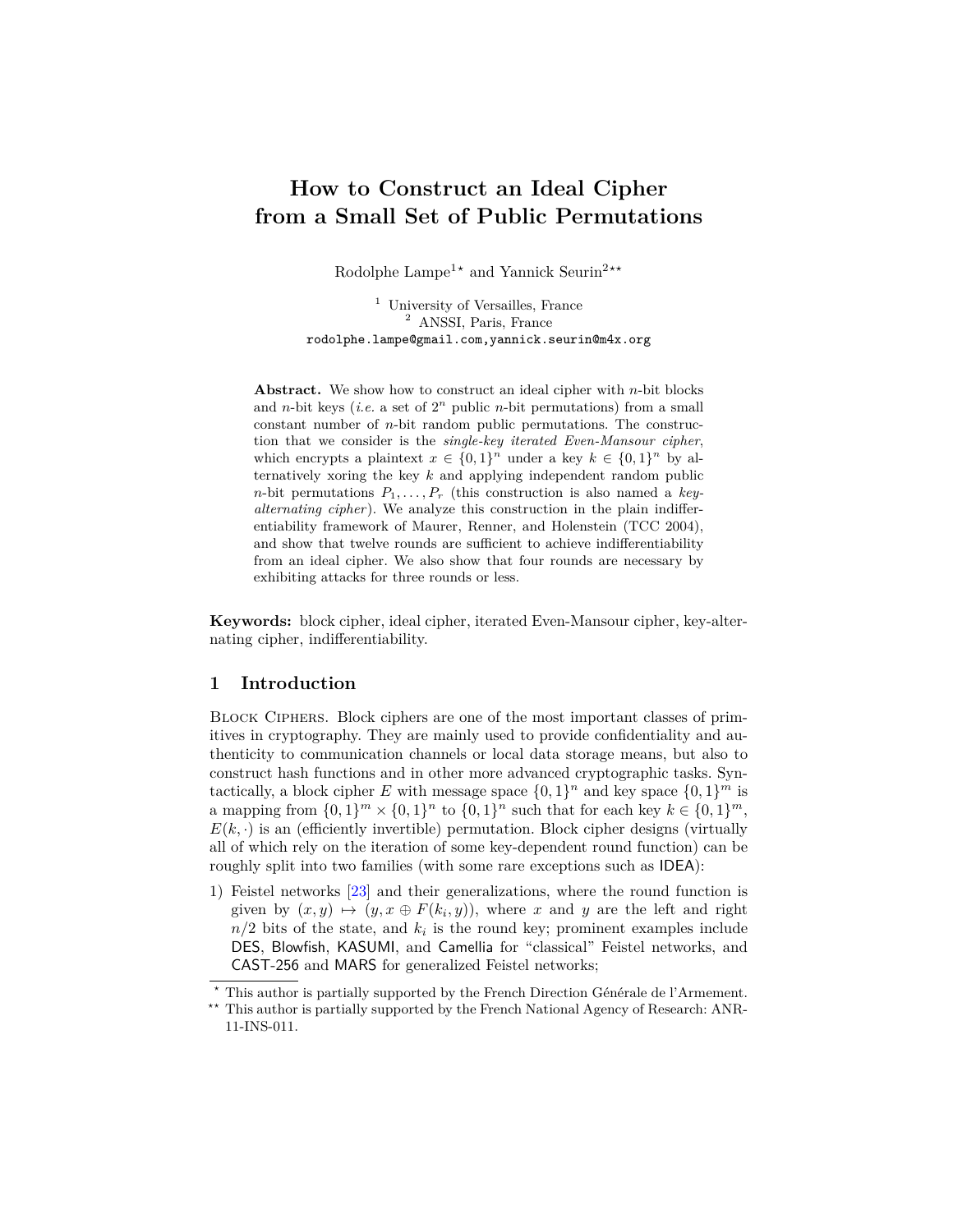2) substitution-permutation networks (SPNs), where one round generally consists of the composition of a round-key addition, a non-linear mixing layer, and a linear diffusion layer; notable examples include AES, SAFER, CRYP-TON, SERPENT, PRESENT, and LED.

At an even higher design level, SPNs can be described (by collapsing the nonlinear mixing layer and the linear diffusion layer at *i*-th round into a single *n*-bit permutation  $P_i$  as successive applications of round-key additions and permutations *P<sup>i</sup>* . Such a structure was named a *key-alternating cipher* by the designers of AES [\[17](#page-17-1)[,18\]](#page-17-2).

The traditional security notion for a block cipher is pseudorandomness, *i.e.* indistinguishability from a random permutation [\[41\]](#page-18-0): namely, no distinguisher with reasonable resources and having black-box access to a permutation (and also to its inverse in a more stringent variant of the security notion) should be able to distinguish whether it is interacting with the block cipher  $E(k, \cdot)$  for a randomly chosen key *k*, or with a truly random permutation. In an asymptotic and more theoretical language, a family of block ciphers indexed by a security parameter meeting this security notion is called a pseudorandom permutation (PRP), or a strong pseudorandom permutation (SPRP) when the distinguisher has also access to the inverse permutation. The classical example of a construction for which we have some provable security results with respect to indistinguishability is the Feistel network. Starting from the seminal Luby-Rackoff paper [\[42\]](#page-18-1) which showed that the Feistel construction with three rounds yields a PRP when its round functions are pseudorandom [\[28\]](#page-17-3), and followed by a paper by Patarin [\[49\]](#page-19-0) showing that four rounds yield a SPRP (which was stated in [\[42\]](#page-18-1) without proof), a long series of works established refined results in the same vein, such as  $[43, 44, 59, 50]$  $[43, 44, 59, 50]$  $[43, 44, 59, 50]$  $[43, 44, 59, 50]$  to name a few.

THE IDEAL CIPHER MODEL. Though there are numerous examples where the standard pseudorandomness assumption is sufficient to prove (in a reductionist sense) the security of a cryptographic scheme (*e.g.* for building a symmetric encryption scheme  $[3]$  or a MAC scheme  $[4]$ , there are also some settings where it might not be strong enough to derive a security proof. Indeed, in some situations, the adversary has more abilities than merely querying in a black-box way an encryption/decryption oracle. For example, there are some cases where the attacker might have access to a more powerful "related-key" oracle [\[9,](#page-16-2)[5,](#page-16-3)[1\]](#page-16-4), *i.e.* it can ask encryption and decryption queries for keys that are related (in some limited and attack-dependent way) to the main key of the system.

Ideally, the ultimate security goal for a block cipher would be that it "behaves" as a random and independent permutation for each possible key. This naturally leads to the so-called *ideal cipher model* (ICM), the origin of which can be traced back to Shannon  $[56]$ . In the ICM, a block cipher *E* with *n*-bit blocks and *m*-bit keys is drawn at random from the set of  $(2^n!)^{2^m}$  possible block ciphers of this form, and made available through oracle queries (for both encryption and decryption) to all parties (including the adversary). This is very similar in spirit to the random oracle model (ROM) [\[24](#page-17-4)[,8\]](#page-16-5) used to model a perfect hash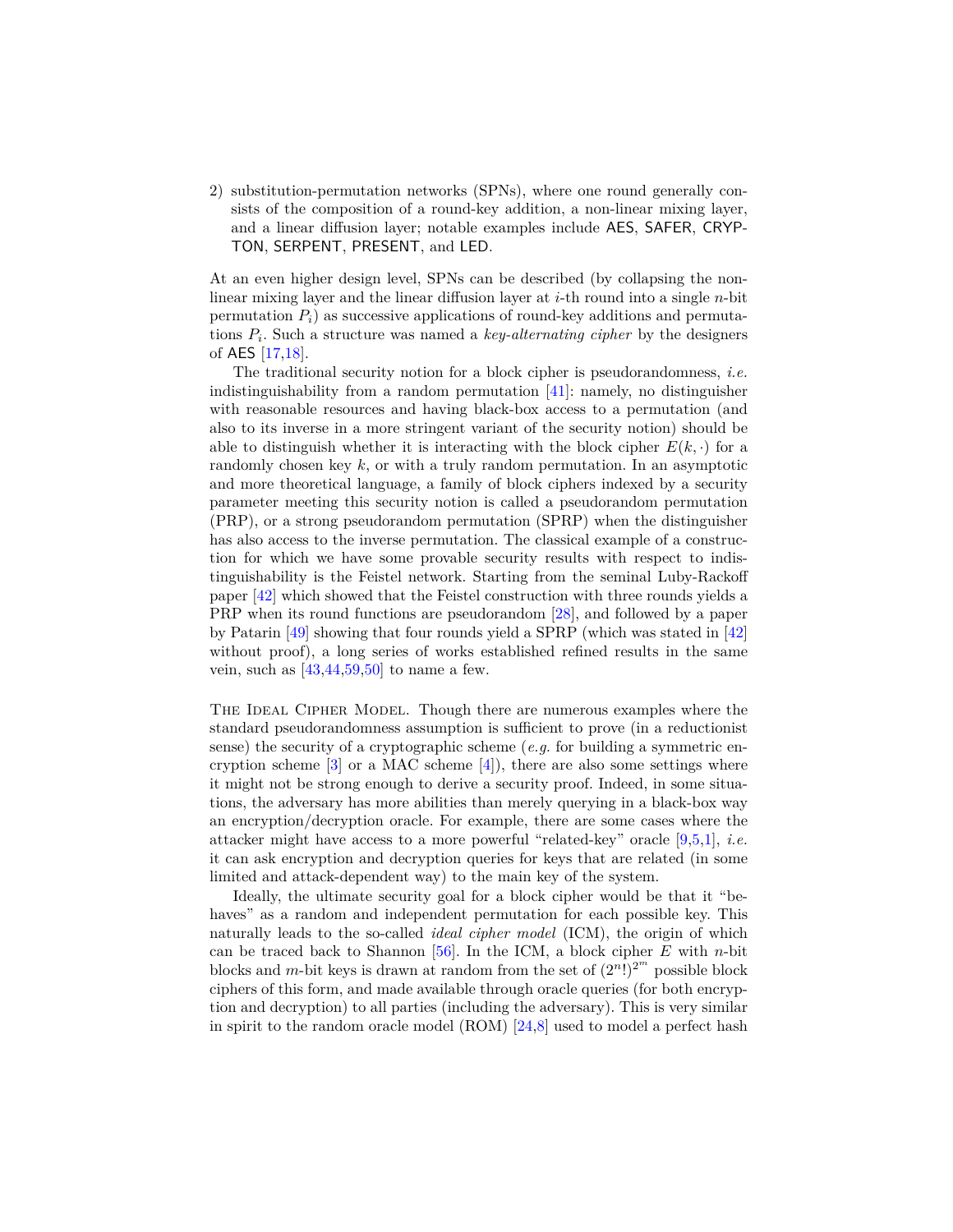function. To the best of our knowledge, this model was first formally used in a security proof by Winternitz  $[60]$  and later by Merkle  $[47]$  to show respectively the pre-image and collision resistance of the Davies-Meyer compression function. The ICM became increasingly popular after Black *et al.* [\[12\]](#page-16-6) used it to extensively analyze the security of the PGV block cipher-based compression functions [\[51\]](#page-19-6). Since then, the ICM has been used to prove the security of a variety of other block cipher-based hash functions [\[30,](#page-18-4)[31,](#page-18-5)[58](#page-19-7)[,40,](#page-18-6)[46\]](#page-19-8), of key length extension methods for block ciphers [\[35,](#page-18-7)[21,](#page-17-5)[7](#page-16-7)[,25,](#page-17-6)[26\]](#page-17-7), of symmetric encryption schemes [\[33\]](#page-18-8), and even of some public-key protocols such as signature schemes [\[29\]](#page-17-8), ring signature schemes [\[53\]](#page-19-9), public-key encryption [\[34\]](#page-18-9), and key exchange protocols [\[6\]](#page-16-8). Despite these numerous successful applications, one must not lose from sight that the ICM only gives heuristic insurance just as the ROM [\[14\]](#page-17-9). In particular, Black [\[11\]](#page-16-9) exhibited an (arguably artificial) block cipher-based hash function which is provably collision resistant in the ICM, but becomes insecure when the ideal cipher is instantiated with any concrete block cipher.

With the ICM at hand, the question now becomes: is it possible to argue that a given block cipher design is as close as possible to an ideal cipher? In the standard model, one immediately faces the problem that, unlike for pseudorandomness, it even seems hard to come with a satisfactory definition of what this formally means, without running into impossibility results (similarly to [\[14\]](#page-17-9) and [\[11\]](#page-16-9)) following from the fact that a concrete block cipher has a short description, whereas an ideal cipher does not. This unfortunate state of affairs has not prevented cryptanalysts from *disproving* that a concrete block cipher behaves as an ideal cipher by exhibiting some non-random behavior, *i.e.* some non-trivial<sup>3</sup> relation between inputs and outputs of the block cipher that can be found faster than for an ideal cipher, in a setting where the key is random and given to the attacker (known-key attacks), or when the attacker can freely choose the key(s) (chosen-key attacks). A classical example is the complementation property of DES which, despite being often viewed as a "benign" undesirable property, implies that DES does not behave as an ideal cipher. For AES, no such non-random properties were known until Biryukov *et al.* [\[10\]](#page-16-10) showed that socalled *q*-multicollisions can be found faster for AES-256 than for an ideal cipher. Known-key and chosen-key attacks were first put forward as an important cryptanalysis goal by Knudsen ans Rijmen [\[36\]](#page-18-10), and have since then become an active area of research [\[48,](#page-19-10)[27,](#page-17-10)[54\]](#page-19-11).

INDIFFERENTIABILITY. Though we cannot hope to formalize (not to say prove) that a concrete block cipher behaves as an ideal cipher in any reasonable sense in the standard model, it is possible to obtain positive results in idealized models, *i.e.* by viewing some subcomponent of the block cipher as perfectly random. This perfect subcomponent is made available to all parties as a public oracle, which makes this setting formally distinct from classical indistinguishability. In order to assess whether a cryptographic construction based on an ideal subcomponent

<sup>&</sup>lt;sup>3</sup> We stress that because of the lack of a rigorous definition, the meaning of non-trivial here is somehow subjective.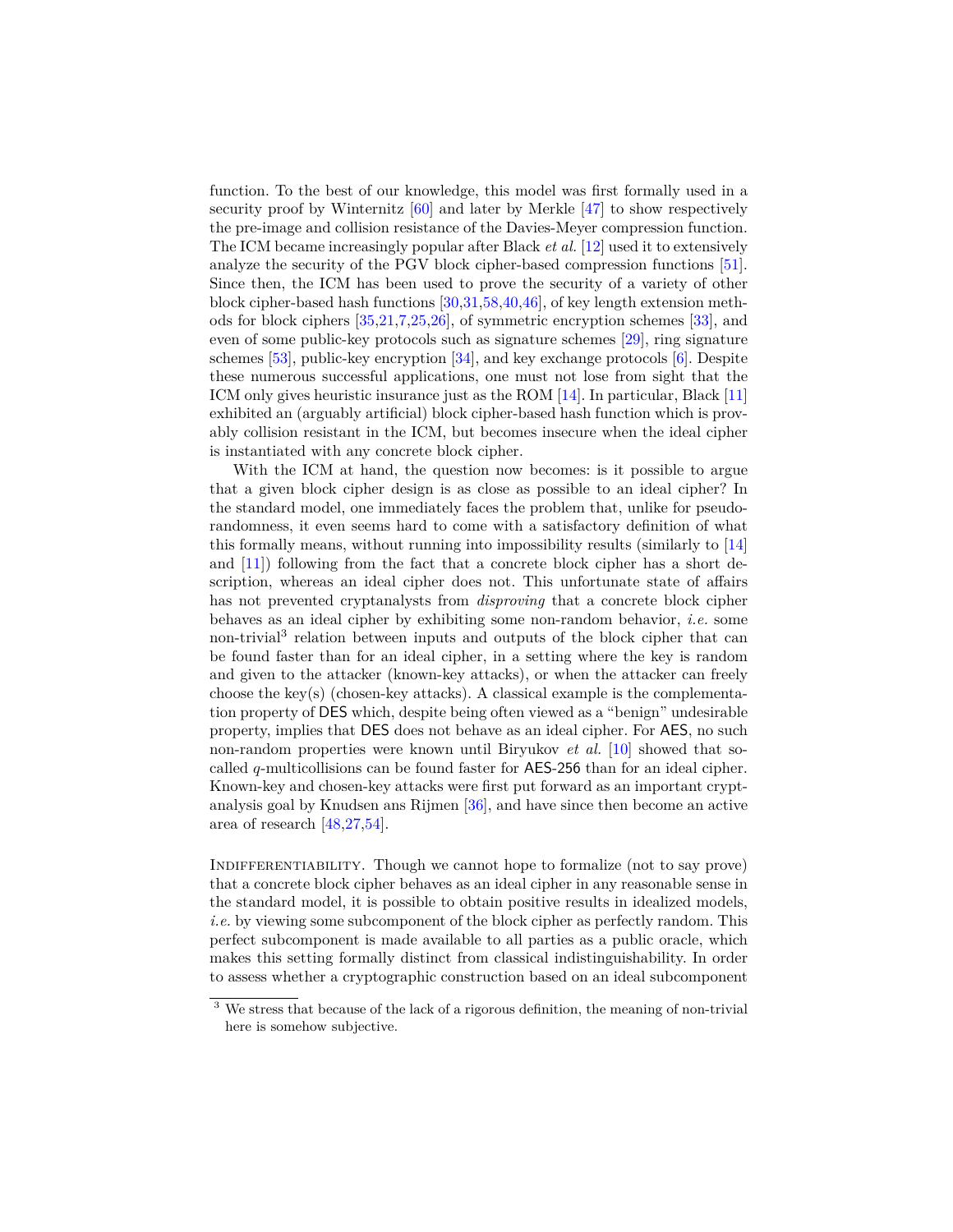is secure, one has to employ the formalism of *indifferentiability*, introduced by Maurer *et al.* [\[45\]](#page-19-12). A construction  $C$  (*e.g.* a block cipher), based on some ideal primitive  $\bf{F}$  (*e.g.* a random permutation), is said to be indifferentiable from some target ideal primitive  $G$  (*e.g.* an ideal cipher) if there exists an efficient simulator  $S$  (with black-box access to the primitive  $G$ ) such that the two systems  $(C^F, F)$  and  $(G, S^G)$  are indistinguishable. Informally, the goal of the simulator is to provide answers which are consistent with what a distinguisher can obtain from *G*, without deviating too much from the distribution of answers of *F*. An indifferentiability result can be interpreted as a way to make sure that the highlevel design of the construction  $C$  has no structural defect. More importantly, a composition theorem [\[45\]](#page-19-12) asserts that if  $\mathcal{C}^F$  is indifferentiable from  $G$ , then any cryptosystem proved secure when used with *G* remains secure when used with  $\mathcal{C}^F$ , therefore allowing modular proofs of security in idealized models.<sup>4</sup>

Soon after its introduction, Coron *et al.* [\[15\]](#page-17-11) used the indifferentiability framework to revisit the design of a hash function from an ideal cipher: namely they showed that a number of variants of the Merkle-Damgård domain extension method [\[19](#page-17-12)[,47\]](#page-19-5), used with an ideal cipher in Davies-Meyer mode, are indifferentiable from a random oracle. The converse direction, *i.e.* proving that it is possible to construct an ideal cipher from a random oracle, turned out to be harder to achieve. A first attempt to prove that the Feistel construction with public random round functions is indifferentiable from a random permutation (and hence from an ideal cipher by prepending the key to each input to the random round functions) was made by Coron *et al.* for six rounds [\[16\]](#page-17-13), and later by Seurin for ten rounds [\[55\]](#page-19-13), but serious flaws were found in both proofs [\[37,](#page-18-11)[32\]](#page-18-12). The situation was corrected with a proof by Holenstein *et al.* [\[32\]](#page-18-12) that the 14 round Feistel construction with public random round functions is indifferentiable from a random permutation. This must be contrasted with the classical Luby-Rackoff result stating that the 4-round Feistel construction with pseudorandom round functions yield a SPRP.

OUR CONTRIBUTION. The indifferentiability result for the Feistel construction mentioned above is fundamentally about how to obtain a random permutation from a random (function) oracle. The step to obtain an ideal cipher (*i.e.* an exponential number of independent permutations) is trivially achieved through domain separation of the underlying primitive (namely by prepending the key to each call to the random function oracles). However, it does not tell us anything about how the key should be concretely mixed into the state. In a departure from this approach, we ask the following question: given a small number of objects with *n*-bit inputs (*e.g. n*-bit permutations  $P_1, \ldots, P_r$ ), is there a way to "combine" them together with an *m*-bit key in order to obtain a construction which is close to an *n*-bit block and *m*-bit key ideal cipher, *i.e.* a set of 2 *<sup>m</sup>* independent permutations, without appealing to a trivial domain separation argument? This

<sup>4</sup> Care has to be taken with this composition result when the security definition for the cryptosystem puts some limitations on the adversary, such as an upper bound on its memory [\[52,](#page-19-14)[20\]](#page-17-14)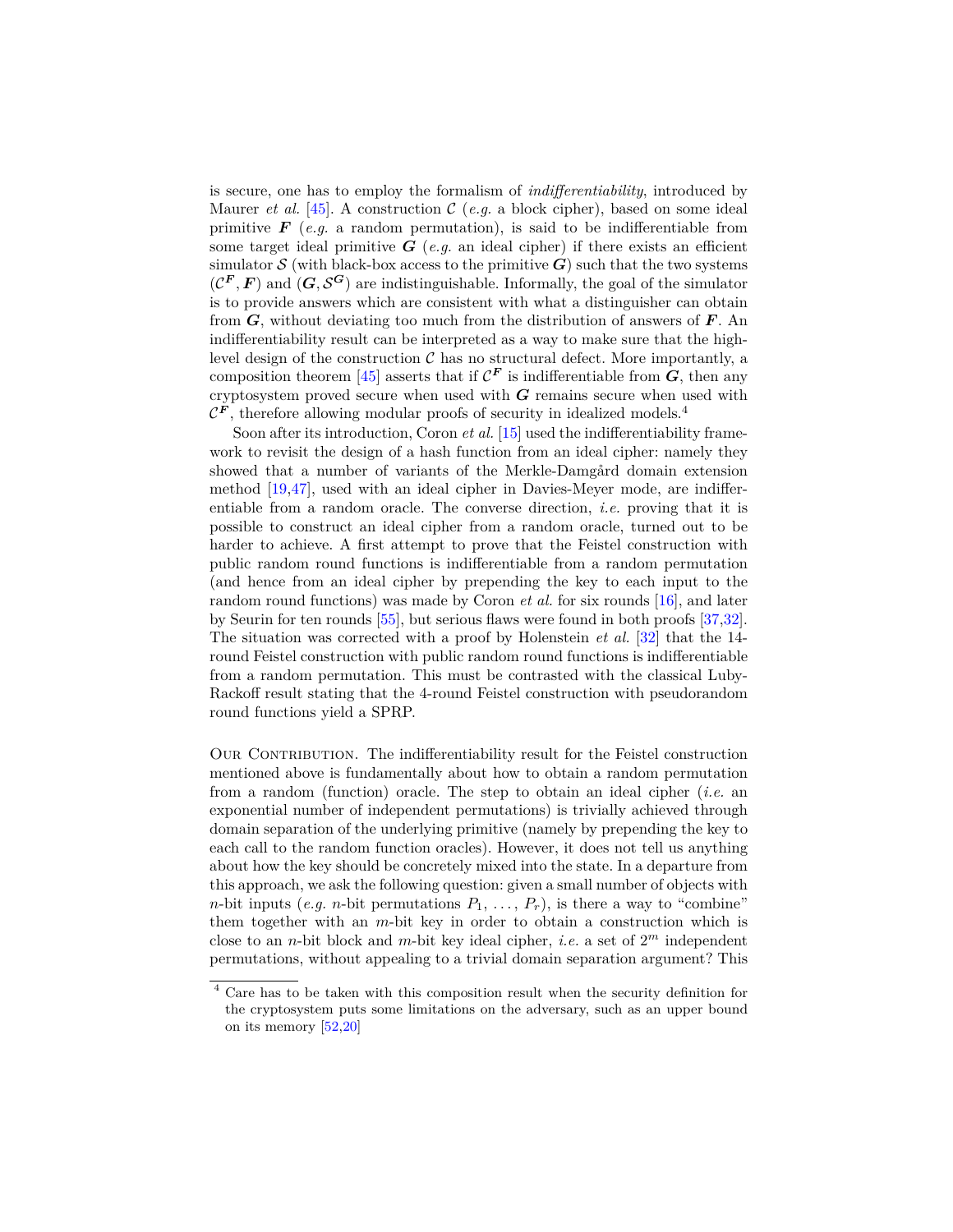naturally prompts us to turn our attention towards the second class of designs, namely key-alternating ciphers.<sup>5</sup> More formally, we consider the construction of a block cipher with *n*-bit blocks and *m*-bit keys from *r* public *n*-bit permutations  $P_1, \ldots, P_r$  defined as follows: derive  $(r+1)$  *n*-bit round keys  $(k_0, \ldots, k_r)$  from a master key *K* through some key derivation function, and encrypt the plaintext  $x \in \{0,1\}^n$  by computing the ciphertext *y* defined as:

$$
y = k_r \oplus P_r(k_{r-1} \oplus P_{r-1}(\cdots P_2(k_1 \oplus P_1(k_0 \oplus x))\cdots)).
$$

When  $r = 1$  and two independent *n*-bit keys  $(k_0, k_1)$  are used, so that the ciphertext is simply  $y = k_1 \oplus P_1(k_0 \oplus x)$ , one obtains the so-called Even-Mansour cipher  $[22]$ . When  $P_1$  is modeled as a public random permutation (that the adversary can query in a black-box way), Even and Mansour [\[22\]](#page-17-15) showed that the resulting block cipher is a SPRP, with security ensured up to  $\mathcal{O}(2^{n/2})$  distinguisher queries. The indistinguishability of the general construction for  $r > 1$ with independent keys  $(k_0, \ldots, k_r)$  was later studied for two rounds by Bogdanov *et al.* [\[13\]](#page-16-11), for three rounds by Steinberger [\[57\]](#page-19-15), and for any number *r* of rounds (with non-tight security bounds) by Lampe *et al.* [\[38\]](#page-18-13). Unsurprisingly, the number of adversarial queries up to which the key-alternating cipher is indistinguishable from a random permutation increases with the number of rounds. Following [\[38\]](#page-18-13), and to emphasize that we work in the random permutation model for  $P_1, \ldots, P_r$ , we will use the naming *r*-round iterated Even-Mansour cipher to designate the idealized key-alternating cipher where the permutations  $P_1, \ldots,$ *P<sup>r</sup>* are public and perfectly random permutations oracles.

In this paper, we consider the iterated Even-Mansour cipher from the point of view of indifferentiability, and ask whether this construction is indifferentiable from an ideal cipher for a sufficient number of rounds when the permutations  $P_1, \ldots, P_r$  are public and random. A first simple observation is that the construction with  $r + 1$  independent *n*-bit keys  $(k_0, \ldots, k_r)$  (resulting in a total key space  $\{0,1\}^m = \{0,1\}^{(r+1)n}$  is never indifferentiable (for any *r*) from an ideal cipher with *n*-bit blocks and  $(r + 1)n$ -bit keys (this had already been informally observed by [\[13\]](#page-16-11)). In a sense, independent keys offer too much freedom to the attacker, enabling to easily find related-key relations. There are two possible approaches to solve this problem. The first one is to derive the round keys  $(k_0, \ldots, k_r)$  from the master key using some cryptographic function (modeled as a random oracle for the indifferentiability proof). This was considered in an earlier and independent work by Andreeva *et al.* [\[2\]](#page-16-12) (see below for a discussion of their result). The second possibility (not relying on any cryptographic assumption about the key derivation function) is to "correlate" the round keys. This is the approach we adopt: namely, we consider the iterated Even-Mansour cipher where the *n*-bit round keys  $(k_0, \ldots, k_r)$  are obtained by applying efficiently invertible *n*-bit permutations  $(\gamma_0, \dots \gamma_r)$  to the *n*-bit master key *k* (see Figure [1](#page-9-0)) on page [10\)](#page-9-0). As will appear clearly in view of its proof, the fact that the master key length is equal to the block length is crucial for our result. To insist on this

<sup>5</sup> One could certainly undertake the same study for Feistel-based block ciphers, but this seems more complicated.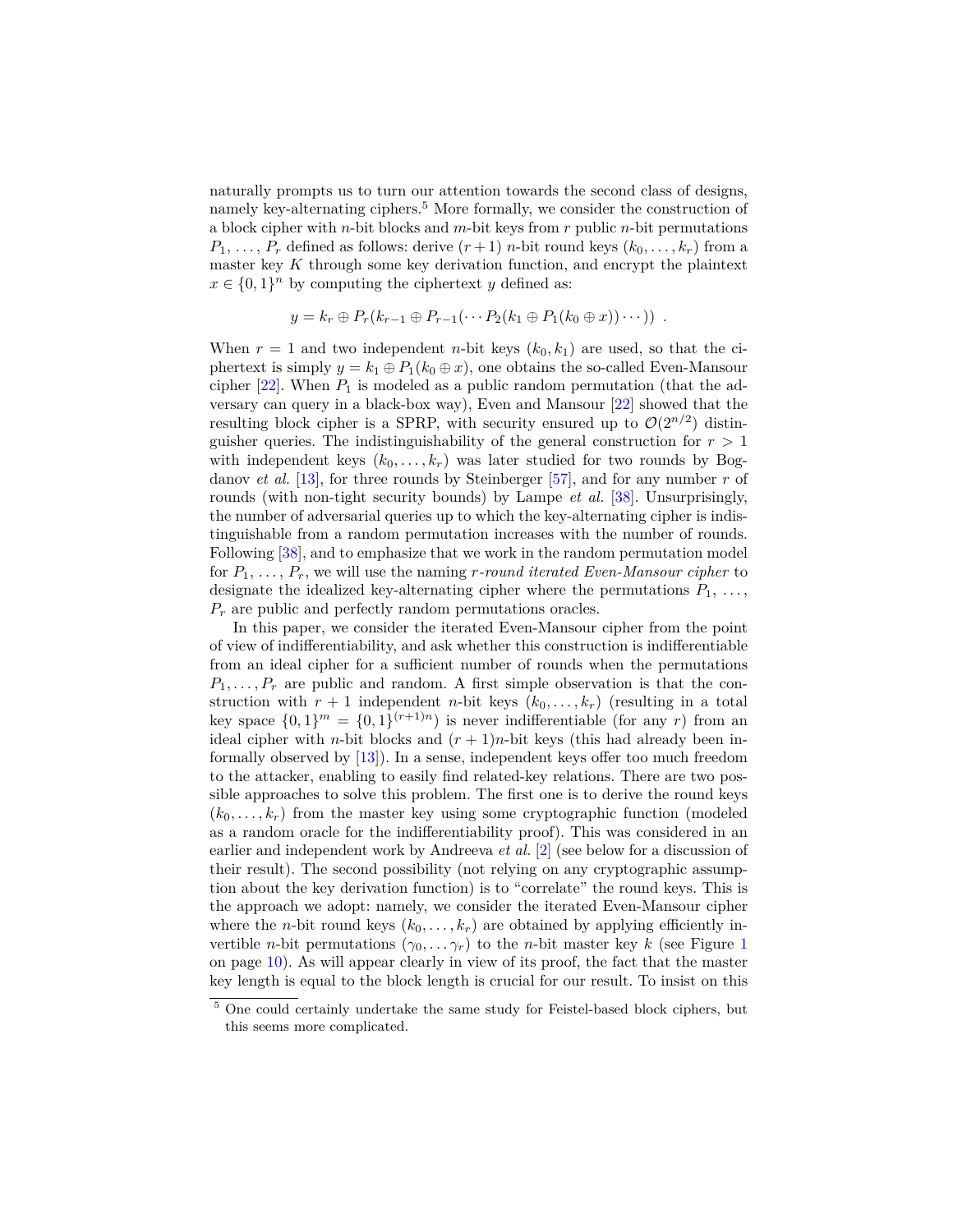particular point, we call this construction the *single-key* iterated Even-Mansour cipher. Our main result is the following one.

*Theorem. The 12-round single-key iterated Even-Mansour cipher with twelve independent random public n-bit permutations*  $(P_1, \ldots, P_{12})$  *and any efficiently invertible (public) n*-bit permutations  $(\gamma_0, \ldots, \gamma_{12})$  for the key schedule is indif*ferentiable from an ideal cipher with n-bit blocks and n-bit keys.*

In fact, the key derivation permutations  $\gamma_i$  will not play any role in the proof, so that we will focus on the simple case where they are all equal to the identity. Additionally, we show that at least four rounds are necessary by describing attacks (using only a constant number of queries) for three rounds or less (see the full version of the paper [\[39\]](#page-18-14)).

Together with the result of [\[2\]](#page-16-12) discussed below, our main theorem validates the design strategy underlying SPNs and more generally key-alternating ciphers as a sound way to ensure security beyond pseudorandomness: it (theoretically) enables to achieve resistance against related-key, known-key and chosen-key attacks (that an ideal cipher can withstand). We stress that our result cannot be used as is to take *concrete* design decisions: first, our bounds (as is often the case with indifferentiability results) are extremely loose.<sup>6</sup> More importantly, the permutations  $P_i$  used in concrete block ciphers such as  $\overline{AES}$  are often too simple to be deemed close to random permutations (not to say independent: they are often the same).

Our Techniques. The techniques used to prove our main theorem are very similar to the ones introduced in  $[16,55,32]$  $[16,55,32]$  $[16,55,32]$  for the Feistel construction (while the formalism we adopt is very close to  $[32]$ . We simply give a very cursory overview of the main ideas here (assuming all  $\gamma_i$ 's are the identity). The simulator works by detecting and completing "partial chains" created by the queries of the distinguisher. Define the computation path for a plaintext *x* and a key *k* as the sequence of pairs  $(x_1, y_1), \ldots, (x_{12}, y_{12})$  of corresponding input and output values for the simulated permutations  $P_1, \ldots, P_{12}$ . It must hold that the value *y* obtained through this computation path matches the value  $E(k, x)$  obtained from the ideal cipher, otherwise one could straightforwardly distinguish the "simulated" world from the "real" world. Hence, simply answering the distinguisher queries randomly will not work: the simulator must somehow "adapt" the computation path to match the ideal cipher *E*. Observe now the following important property of the single-key iterated Even-Mansour cipher: given only two consecutive values  $y_i$  and  $x_{i+1}$  of the computation path (*i.e.* the output value of permutation  $P_i$  and the input value to permutation  $P_{i+1}$ , it is possible to deduce the corresponding key  $k = y_i \oplus x_{i+1}$ , and hence to move forward and backward along the path. Note that this property essentially relies on the fact that the master key length is equal to the block length of the permutations (would the master key be larger, then it could not be uniquely determined by

 $6$  Since the proof is already quite involved, we favored simplicity rather than tightness, but the bounds can probably be improved at some places.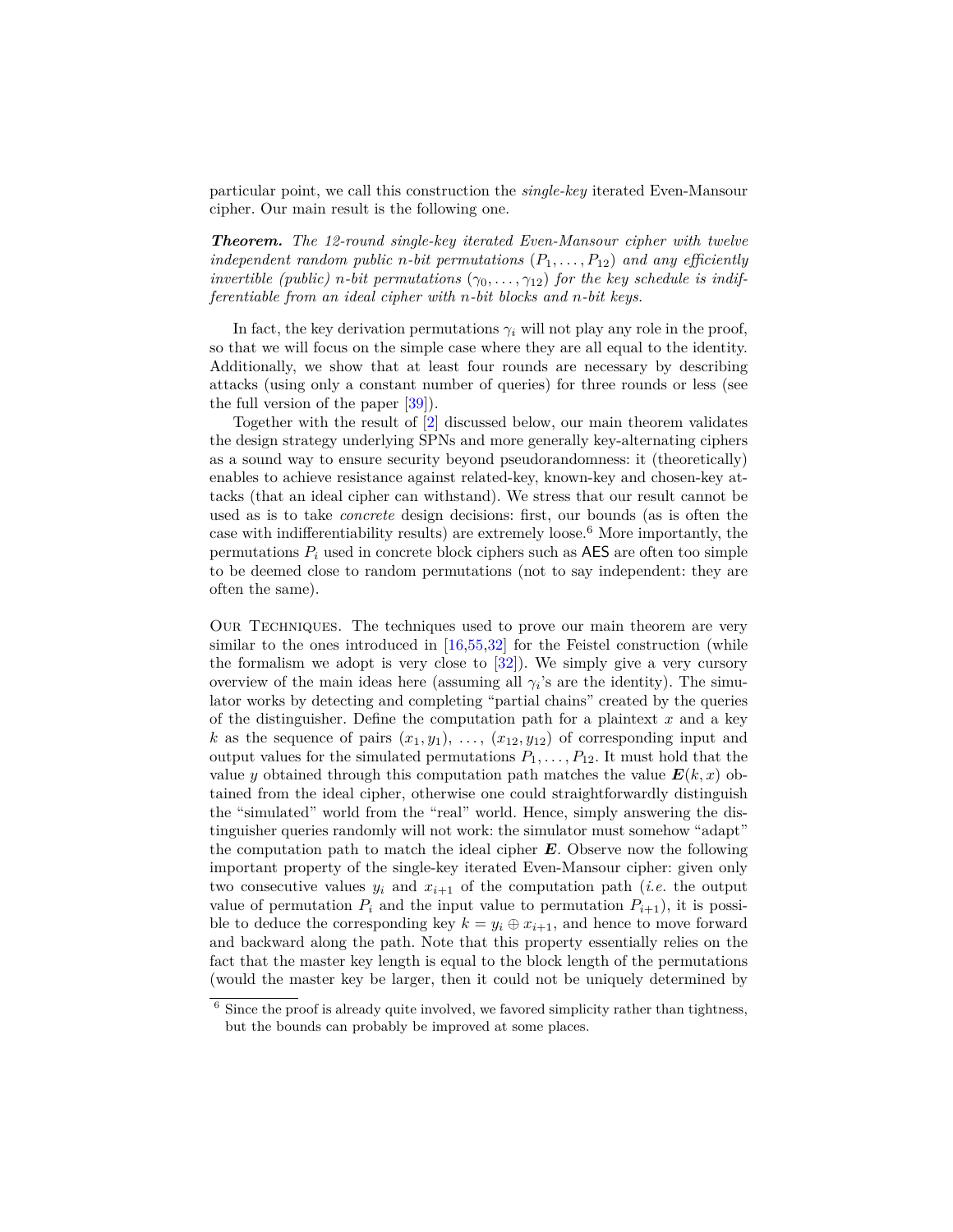$y_i$  and  $x_{i+1}$ ). Note also that this is the exact analogue of the property of the Feistel network that the input and output values to two consecutive round functions enable to uniquely move forward and backward inside the construction. With this in mind, the strategy of the simulator will be to detect *partial chains* in computation paths created by queries of the distinguisher to two consecutive permutations, and "complete" them by moving forward and backward inside the iterated Even-Mansour construction (randomly setting undefined permutation values encountered along the way, and making a call to the ideal cipher to "wrap around") until the input  $x_\ell$  and the output  $y_\ell$  for one particular permutation  $P_\ell$  are obtained (but still undefined inside  $P_\ell$  history). This permutation is then "adapted" by setting  $P_\ell(x_\ell) := y_\ell$  so that the corresponding input and output for the simulated Even-Mansour cipher and for the ideal cipher match. A moment of thinking should make clear that the simulator cannot complete each and every partial chain created in its history, since this would create a "chain reaction" leading to an exponential running time and an exponential number of ideal cipher queries from the simulator. Hence, one must make a careful and parsimonious choice of "detection zones" for deciding which partial chains to complete. In addition, one must ensure that the simulator never overwrites an entry when adapting permutation  $P_\ell$ , thereby rendering a previously completed chain inconsistent. How exactly this is done is very similar to the case of the Feistel construction [\[55,](#page-19-13)[32\]](#page-18-12), and we refer to Section [3.1](#page-9-1) for a more detailed overview.

As a retrospective afterthought, we note that the Feistel and the iterated Even-Mansour indifferentiability results are not that far apart: they both tell how to construct a "big object" (which in both cases has some specific syntactic constraints which are relevant only from a cryptographic perspective) taking 2*n* bits of input (the left and right *n*-bit halves of the input in the case of the Feistel network, and the key and the plaintext in the case of the iterated Even-Mansour cipher) from smaller objects with only *n* bits of input (fourteen *n*-bit to *n*-bit functions for the Feistel network, and twelve *n*-bit permutations for the iterated Even-Mansour cipher).

Related Work. In a prior and independent work [\[2\]](#page-16-12), Andreeva *et al.* proved a result which is close and complementary to ours: they showed that the iterated Even-Mansour construction with *five* rounds and a key derivation function *modeled as a random oracle* is indifferentiable from an ideal cipher. Though significantly reducing the number of rounds required for the proof to go through, and lifting the restriction that the master key length be equal to the block length of the permutations, their technique puts a strong burden on the key derivation function, which can hardly be seen as close to a random oracle in most concrete block ciphers. In fact, most key schedules, such as the one of AES, are "lightweight" and invertible, which makes our result (where the key derivation function has no cryptographic role) more relevant to practice. On the other hand, the bounds obtained by [\[2\]](#page-16-12) are better: the number of queries, the running time, and the indistinguishability bound achieved by their simulator are respectively  $\mathcal{O}(q^2)$ ,  $\mathcal{O}(q^3)$ , and  $\mathcal{O}(q^{10}/2^n)$ , while for our simulator they are respectively  $\mathcal{O}(q^4)$ ,  $\mathcal{O}(q^6)$ , and  $\mathcal{O}(q^{12}/2^n)$ .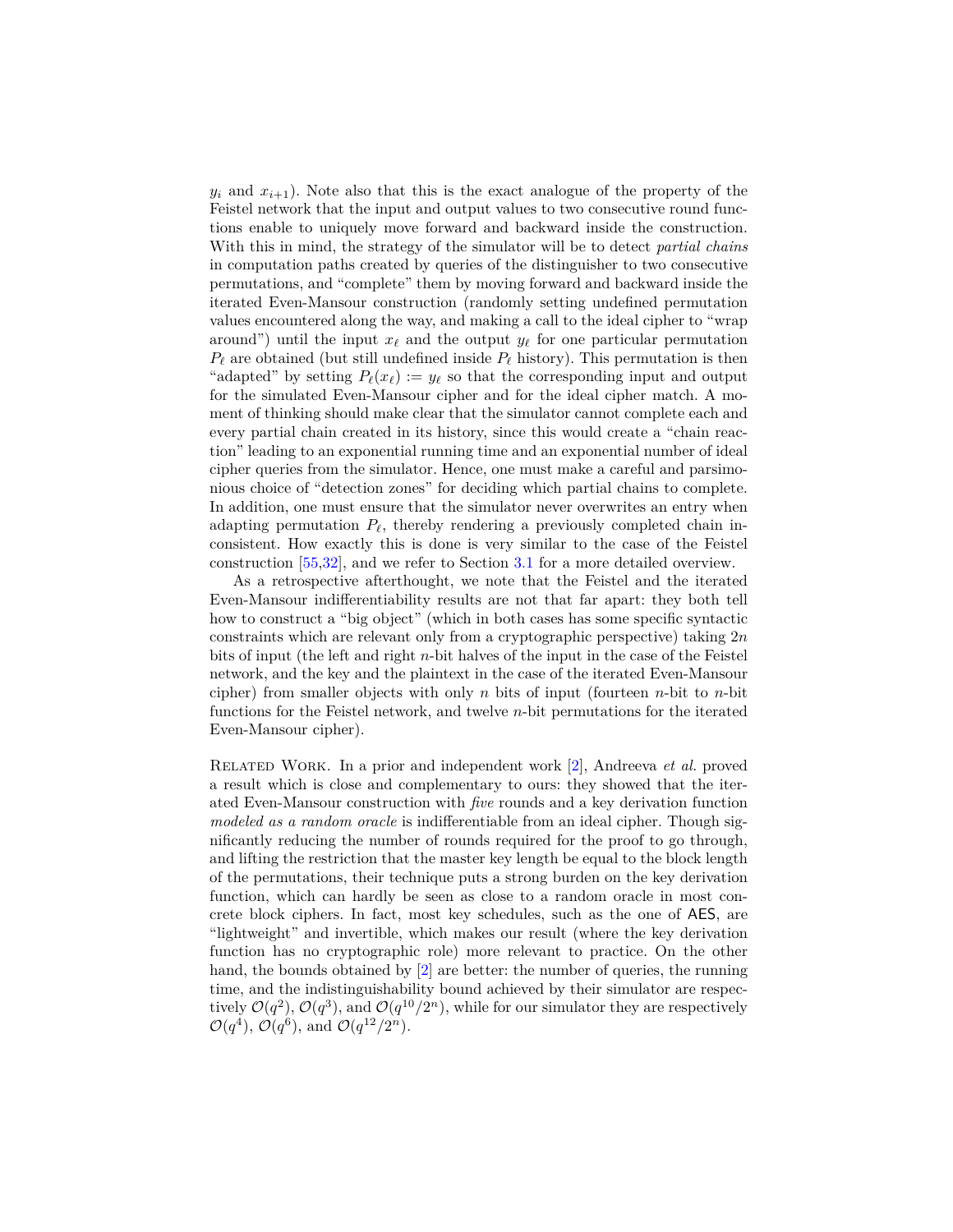Taken together, the two results indicate, not too surprisingly, that using a cryptographically strong key schedule, though not being necessary, enables to lower the number of rounds needed to obtain an ideal cipher (however this interpretation must be taken cautiously: it may well be that, say, the iterated Even-Mansour cipher with four rounds is indifferentiable from an ideal cipher, independently of the cryptographic strength of the key schedule).

Regarding the purely theoretical question of the minimal number of *n*-bit permutations needed to construct an *n*-bit block and *n*-bit key ideal cipher, it was additionally showed in  $[2]$  that six independent permutations is sufficient, by using a 5-round key-alternating cipher and an independent random permutation *P*<sub>0</sub> to build a key derivation function  $k \mapsto P_0(k) \oplus k$ .

## **2 Preliminaries**

#### **2.1 Notation and Definitions**

Given a finite non-empty set *S*, we write  $s \leftarrow s S$  to mean that a value is sampled uniformly at random from *S* and assigned to *s*. The security parameter will be denoted *n* and will be identified with the block length of permutations in the Even-Mansour construction. We will write  $f \in \text{poly}(n)$  to denote a polynomially bounded function and  $f \in neg1(n)$  to denote a negligible function. For  $\delta \in$  $\{+, -\}$ , we denote  $\delta$  the opposite of  $\delta$ .

In the following, we will use calligraphic fonts  $(A, B, \ldots)$  to denote interactive Turing machines, and typewriter fonts to denote Procedures attached to these machines. A distinguisher is an oracle Turing Machine  $D$  which takes as input a security parameter  $1^n$ , has access to a set of oracles  $O_1, \ldots, O_m$ , and outputs a bit *b*, an experiment we denote  $\mathcal{D}^{O_1,...,O_m} = b$ . We will always consider distinguishers that are deterministic and computationally unbounded, and restricted only with respect to the number of oracle queries they make.

An ideal primitive is a probability distribution on some set of functions, and will be denoted with bold fonts. In the corresponding *model*, a function is drawn at random from the corresponding distribution (say  $\bm{F}$ ) and all parties (say  $\mathcal{M}$ ) involved in the security experiment are given oracle access to the corresponding function, which we simply denote  $\mathcal{M}^F$ . In the following we will consider the following two ideal primitives:

- **–** a random permutation *P<sup>i</sup>* on {0*,* 1} *<sup>n</sup>*, which is a permutation drawn at random from the set of all permutations on  $\{0,1\}^n$ , and which can be accessed in the two directions  $P_i(x)$  and  $P_i^{-1}(y)$ ; we will use the notation  $P = (P_1, \ldots, P_r)$  to denote a tuple of independent random permutations;
- **–** an ideal cipher *E* with message space and key space {0*,* 1} *<sup>n</sup>*, which is drawn at random from the set of all block ciphers of this form, and which can be accessed in encryption, denoted  $E(k, x)$ , and decryption, denoted  $E^{-1}(k, y)$ .

### **2.2 Indifferentiability**

We recall the usual definition of indifferentiability.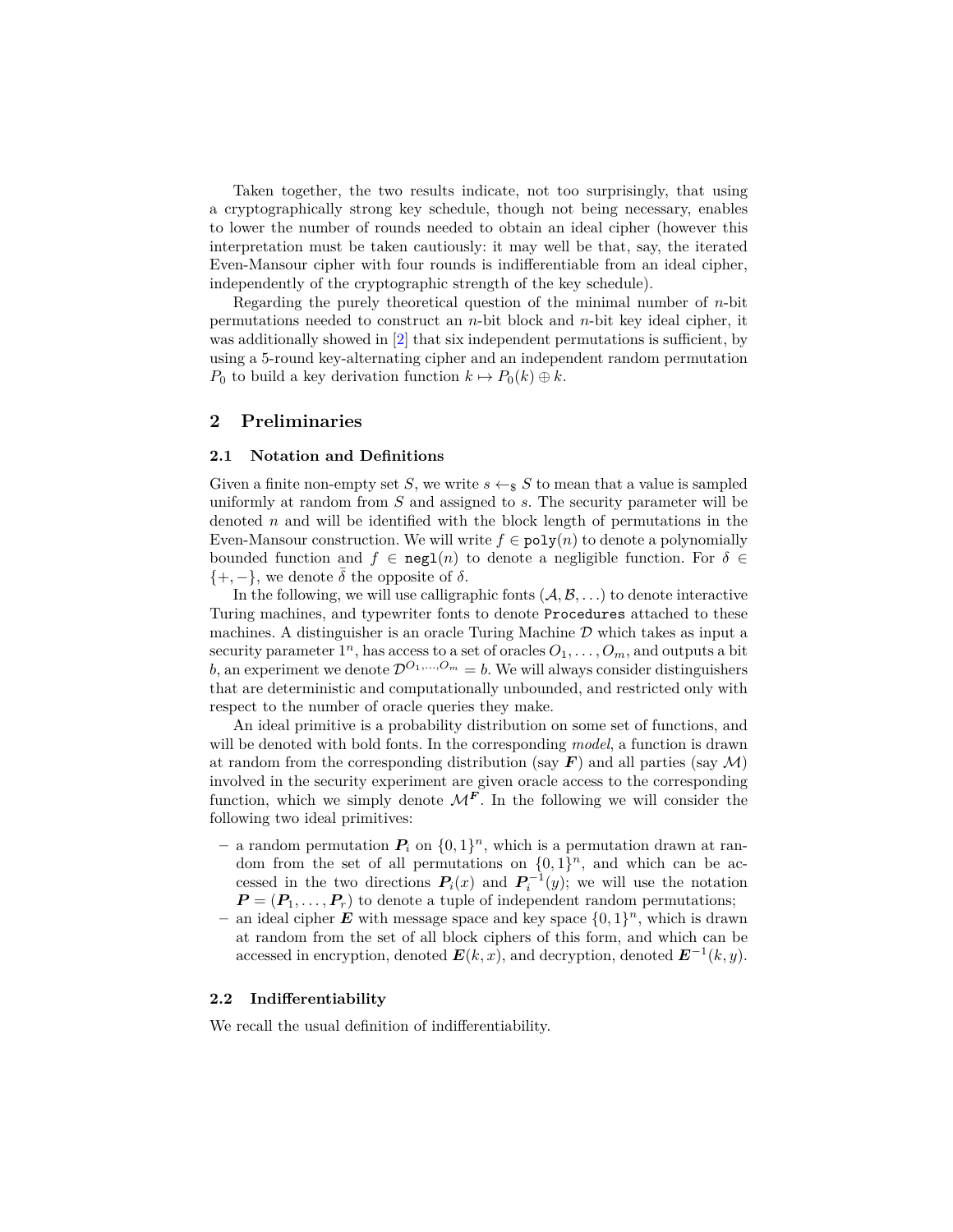**Definition 1.** Let  $q, \sigma, t : \mathbb{N} \to \mathbb{N}$  and  $\varepsilon : \mathbb{N} \to \mathbb{R}$  be four functions of the security *parameter n. A Turing machine* C *with oracle access to an ideal primitive F is said to be statistically and strongly* (*q, σ, t, ε*)*-indifferentiable from an ideal primitive G if there exists an interactive Turing machine* S *with oracle access to G such that for any distinguisher* D *making at most q queries,* S *makes at most σ oracle queries, runs in time at most t, and the following holds:*

$$
\left|\Pr\left[\mathcal{D}^{\bm{G},\mathcal{S}^{\bm{G}}}=1\right]-\Pr\left[\mathcal{D}^{\mathcal{C}^{\bm{F}},\bm{F}}=1\right]\right|\leq\varepsilon\enspace.
$$

 $\mathcal{C}^{\boldsymbol{F}}$  *is simply said to be statistically and strongly indifferentiable from*  $\boldsymbol{G}$  *if for any*  $q \in \text{poly}(n)$ , the above definition is fulfilled with  $\sigma, t \in \text{poly}(n)$  and  $\varepsilon \in \text{negl}(n)$ .

This definition does not refer to the running time of  $D$ . When only polynomialtime distinguishers are considered, indifferentiability is said to be *computational*. Weak indifferentiability is defined as above, but the order of quantifiers for the distinguisher and the simulator are switched (for all distinguisher, there is a simulator...).

In this paper, and similarly to [\[32\]](#page-18-12), we will slightly tweak the definition of strong indifferentiability as follows: we will describe a simulator which, for any distinguisher  $D$  making a polynomial number  $q$  of queries, runs in time at most *t* and makes at most  $\sigma$  queries *with overwhelming probability* (rather than probability one) in system  $\mathcal{D}^{G,\mathcal{S}^G}$ . This is not a big concern since any such simulator  $S$  can be transformed into a simulator  $S'$  for weak indifferentiability (which is sufficient for the composition theorem of [\[45\]](#page-19-12) to hold) which takes the maximal number of queries  $q$  of  $\mathcal D$  as input, and aborts when its number of queries becomes larger than  $\sigma$  (computed as a function of *q*), hence making at most  $\sigma$  queries with probability one.

#### **2.3 The Iterated Even-Mansour Cipher**

Fix an integer  $r \geq 1$ . Let  $P = (P_1, \ldots, P_r)$  be a tuple of permutations on  $\{0, 1\}^n$ . The *r*-round iterated Even-Mansour construction associated with *P*, denoted  $\tilde{C}_r^P$ , is the block cipher with message space  $\{0,1\}^n$  and key space  $(\{0,1\}^n)^{r+1}$  which maps a message *x* and a key  $(k_0, \ldots, k_r)$  to the ciphertext defined by:

$$
\bar{C}_r^P((k_0,\ldots,k_r),x) = k_r \oplus P_r(k_{r-1} \oplus P_{r-1}(\cdots P_2(k_1 \oplus P_1(k_0 \oplus x))\cdots)) .
$$

Let  $\gamma = (\gamma_0, \ldots, \gamma_r)$  be a tuple of efficiently invertible permutations on  $\{0,1\}^n$ . The *single-key r*-round iterated Even-Mansour construction associated with *P* and  $\gamma$ , denoted  $C_r^{P,\gamma}$ , is the block cipher with message space  $\{0,1\}^n$  and key space  $\{0,1\}^n$  which maps a message x and a key k to the ciphertext defined by (see Figure [1\)](#page-9-0):

$$
C_r^{P,\gamma}(k,x)=\gamma_r(k)\oplus P_r(\gamma_{r-1}(k)\oplus P_{r-1}(\cdots P_2(\gamma_1(k)\oplus P_1(\gamma_0(k)\oplus x))\cdots))\ .
$$

In all the following, we will focus on the case where all permutations  $\gamma_i$  are the identity, and simply denote  $C_r^P$  the resulting cipher, namely:

$$
C_r^P(k,x) = k \oplus P_r(k \oplus P_{r-1}(\cdots P_2(k \oplus P_1(k \oplus x)) \cdots)).
$$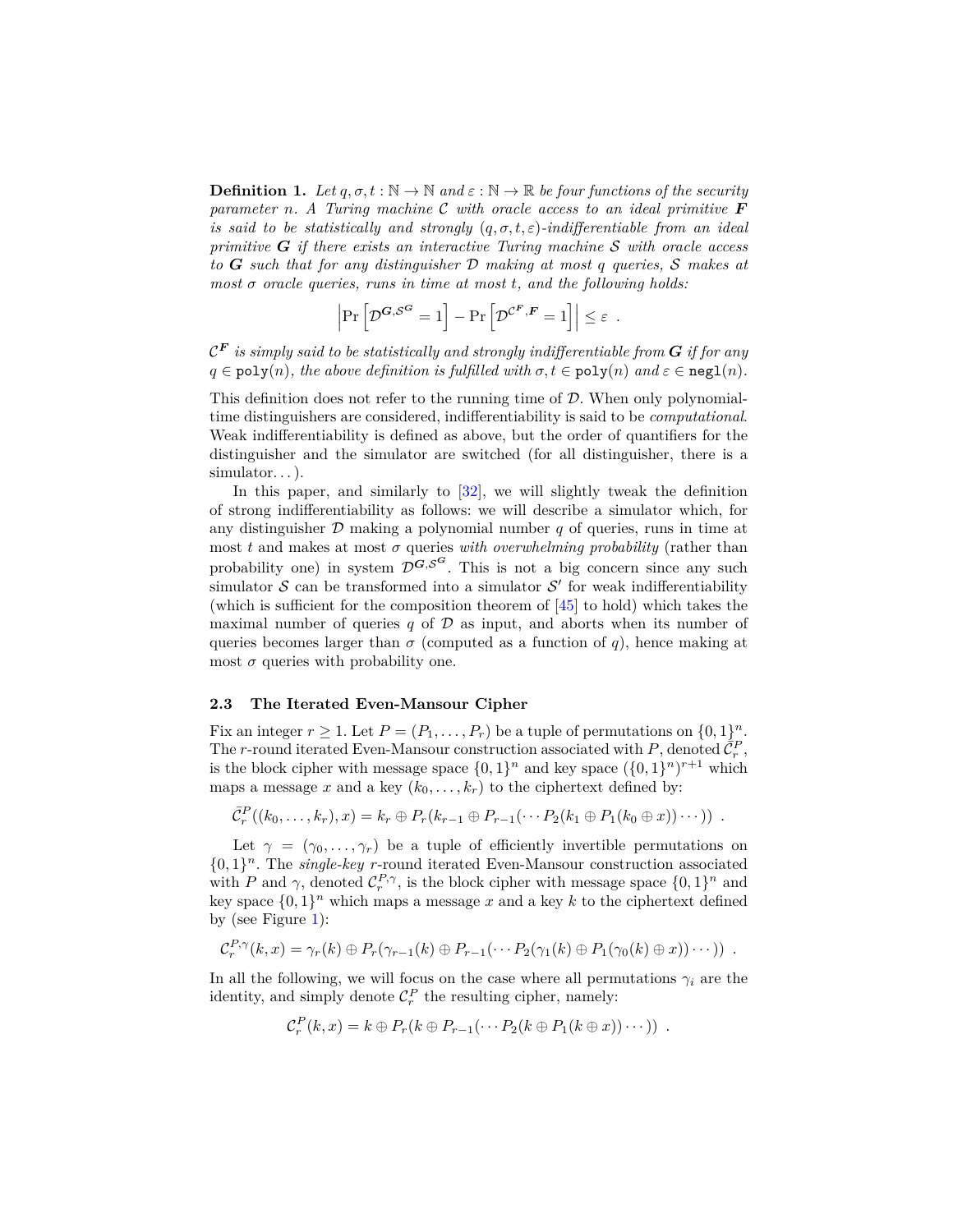We stress that our main result (Theorem [1\)](#page-9-2) holds for arbitrary permutations  $\gamma_i$ as long as they are efficiently invertible.



<span id="page-9-0"></span>**Fig. 1.** The single-key iterated Even-Mansour cipher with *r* rounds  $\mathcal{C}_r^{P,\gamma}$ . We focus in this paper on the special case  $\gamma_i = \text{Id}$  for  $i = 0, \ldots, r$ .

# **3 Indifferentiability for Twelve Rounds**

In this section we prove the main result of this paper, which is the following theorem.

<span id="page-9-2"></span>**Theorem 1.** *For any q, the 12-round single-key iterated Even-Mansour cipher*  $\mathcal{C}_{12}^{\mathbf{P},\gamma}$  with twelve independent random *n*-bit permutations  $\mathbf{P} = (\mathbf{P}_1,\ldots,\mathbf{P}_{12})$ , and *fixed, efficiently invertible n*-bit permutations  $\gamma = (\gamma_0, \ldots, \gamma_{12})$  for the key sched*ule, is strongly and statistically*  $(q, \sigma, t, \varepsilon)$ *-indifferentiable from an ideal cipher* **E** *with n-bit blocks and n-bit keys, where:*

$$
\sigma = 2^7 \times q^4
$$
,  $t = \mathcal{O}(q^6)$ , and  $\varepsilon = \frac{2^{91} \times q^{12}}{2^n}$ 

*.*

To prove this, we will describe an efficient simulator  $S$ , and show that the two systems  $(C_{12}^{P,\gamma}, P)$  and  $(E, S^E)$  are indistinguishable. For simplicity we focus on the case where all  $\gamma_i$ 's are the identity, but the generalization is straightforward.

**Notational convention.** In all this section, we will use the following useful notational convention: we will interchangeably denote the input to the ideal cipher or the iterated Even-Mansour cipher *x* or  $y_0$ , and the output *y* or  $x_{13}$ .

#### <span id="page-9-1"></span>**3.1 Informal Description of the Simulator**

We start with a high-level view of the simulator (see also Figure [2\)](#page-12-0). It offers an interface to the distinguisher for querying the simulated permutations, which formally takes the form of a public procedure  $\mathbb{Q}$ uery $(i, \delta, z)$ , where  $i \in \{1, \ldots, 12\}$ names the permutation,  $\delta \in \{+, -\}$  tells whether this is a direct or indirect query, and  $z \in \{0,1\}^n$  is the actual value queried. The simulator maintains an history for the simulated permutations under the form of hash tables  $P_1, \ldots, P_{12}$ . Each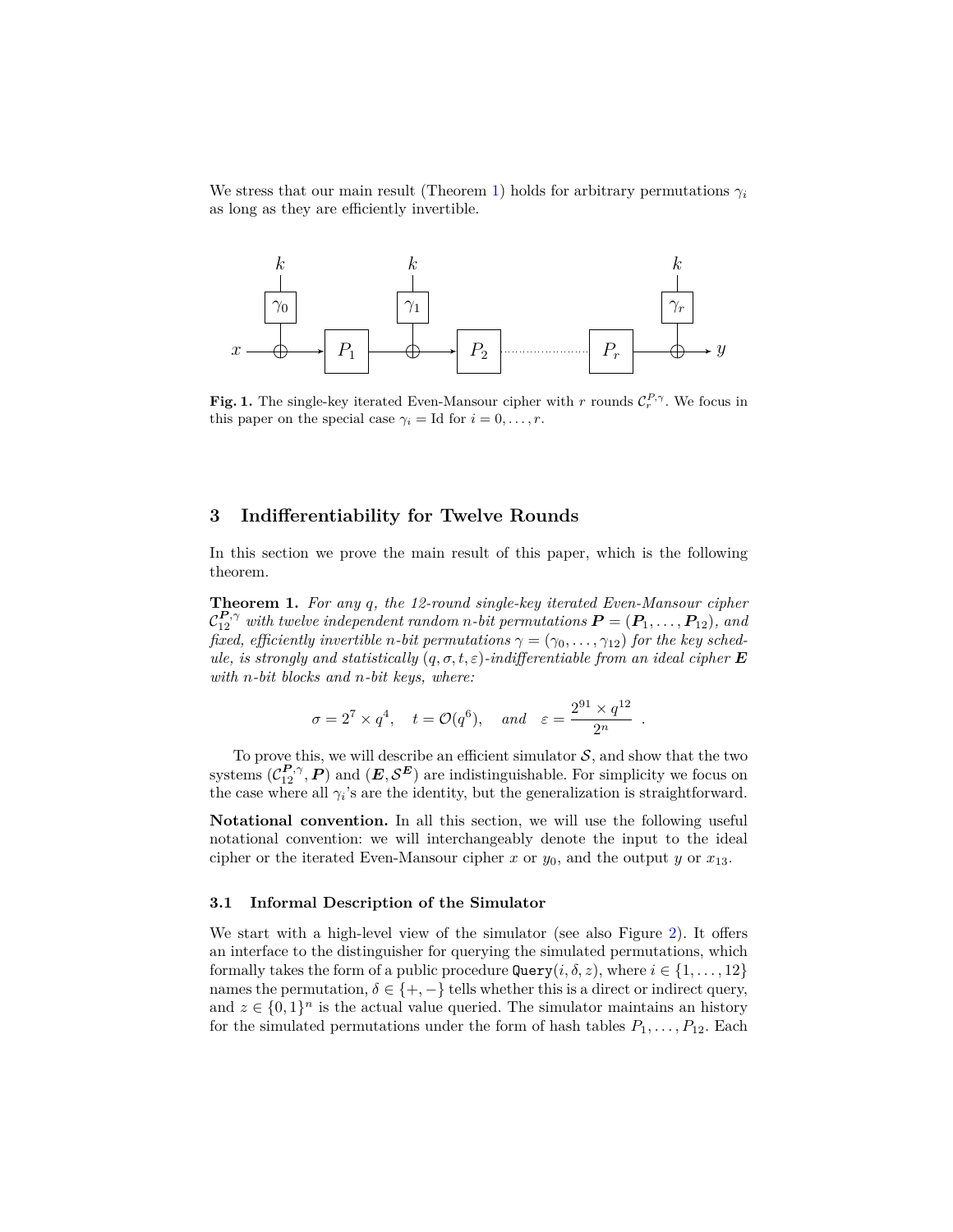such table maps entries  $(\delta, z) \in \{+, -\} \times \{0, 1\}^n$  to values  $z' \in \{0, 1\}^n$ . We denote  $P_i^+$ , resp.  $P_i^-$ , the (time-dependent) sets of strings  $z \in \{0,1\}^n$  such that  $P_i(+, z)$ , resp.  $P_i(-, z)$ , is defined. When the simulator receives a query  $(i, \delta, z)$ , it looks in hash table  $P_i$  to see whether the corresponding answer  $P_i(\delta, z)$  is already defined. When this is the case, it outputs the answer and waits for the next query. Otherwise, it draws a uniformly random answer  $z'$  and defines in hash table  $P_i(\delta, z) := z'$ , as well as the answer to the opposite query  $P_i(\bar{\delta}, z') := z'$ (note that this last assignment may overwrite an entry in  $P_i$ ).

Additionally, before outputting the answer  $z'$ , and for some specific values of (*i, δ*), the simulator triggers a *chain detection* mechanism followed by a *chain completion* mechanism to ensure consistency of its answers with the ideal cipher *E*. An essential point to notice about the iterated Even-Mansour cipher in order to understand these mechanisms is that given an output value  $y_i$  for permutation  $P_i$  and an input value  $x_{i+1}$  for permutation  $P_{i+1}$ , it is possible to compute the corresponding key  $k = y_i \oplus x_{i+1}$ , and therefore to move forward and backward in the construction up and down to the corresponding input *x* and output *y* to the cipher. Hence, any tuple  $(y_i, x_{i+1}, i)$  (a so-called *partial chain* later in the reasoning) defines a unique computation path inside the whole construction. This is the exact analogue of the property of the Feistel construction that the input values to two consecutive round functions uniquely define the computation path inside the Feistel network.

There are exactly six such values of  $(i, \delta)$  for which the simulator performs additional steps:  $(2, +), (6, +), (6, -), (7, +), (7, -),$  and  $(11, -)$ . The cases  $(2, +)$ and  $(11, -)$  are similar. When receiving a query  $(2, +, x_2)$  for which the answer is still undefined, the simulator, after having drawn a random answer  $y_2$  to this query, considers all values  $y_1 \in P_1^-$ , computes the corresponding key  $k :=$  $y_1 \oplus x_2$ , and moves backward in the iterated Even-Mansour cipher by computing *x*<sub>1</sub> := *P*<sub>1</sub>(−*, y*<sub>1</sub>), *y*<sub>0</sub> := *x*<sub>1</sub> ⊕ *k*, *x*<sub>13</sub> := *<i>E*(*k*, *y*<sub>0</sub>) (hence making a query to the ideal cipher), and  $y_{12} := x_{13} \oplus k$ , and checks whether  $y_{12} \in P_{12}^-$ . When this is the case, it enqueues in a queue QUEUE the tuple  $(y_0, x_1, 0, 4)$ . The first three elements  $(y_0, x_1, 0)$  specify the partial chain that must be completed, while the last element  $\ell = 4$  specifies which permutation will be adapted during completion of the chain to ensure consistency with *E*. The behavior of the simulator when receiving a query  $(11, -, y_{11})$  is symmetric: after having drawn a random answer  $x_{11}$ , for all  $x_{12} \in P_{12}^+$ , it moves forward in the iterated Even-Mansour cipher to check whether the corresponding value  $x_1$  is in  $P_1^+$ , and if so enqueues the corresponding tuple  $(y_0, x_1, 0, 9)$  (note that in this case adaptation will take place at permutation  $P_9$ ).

The four remaining cases  $(i, \delta) = (6, +), (6, -), (7, +),$  and  $(7, -)$  are similar, except that there is no check: the simulator enqueues a tuple  $(y_6, x_7, 6, \ell)$  for each newly generated pair  $(y_6, x_7) \in P_6^- \times P_7^+$ . If this was a query with  $i = 6$ , then adaptation will take place at  $\ell = 4$ , while if this was a query with  $i = 7$ , adaptation will take place at  $\ell = 9$ . Assume for a concrete example that the simulator receives a query  $(6, +, x_6)$  whose answer is undefined yet. Then it draws a random answer  $y_6 \leftarrow_{\$} \{0,1\}^n$ , and enqueues  $(y_6, x_7, 6, 4)$  for all  $x_7 \in P_7^+$ .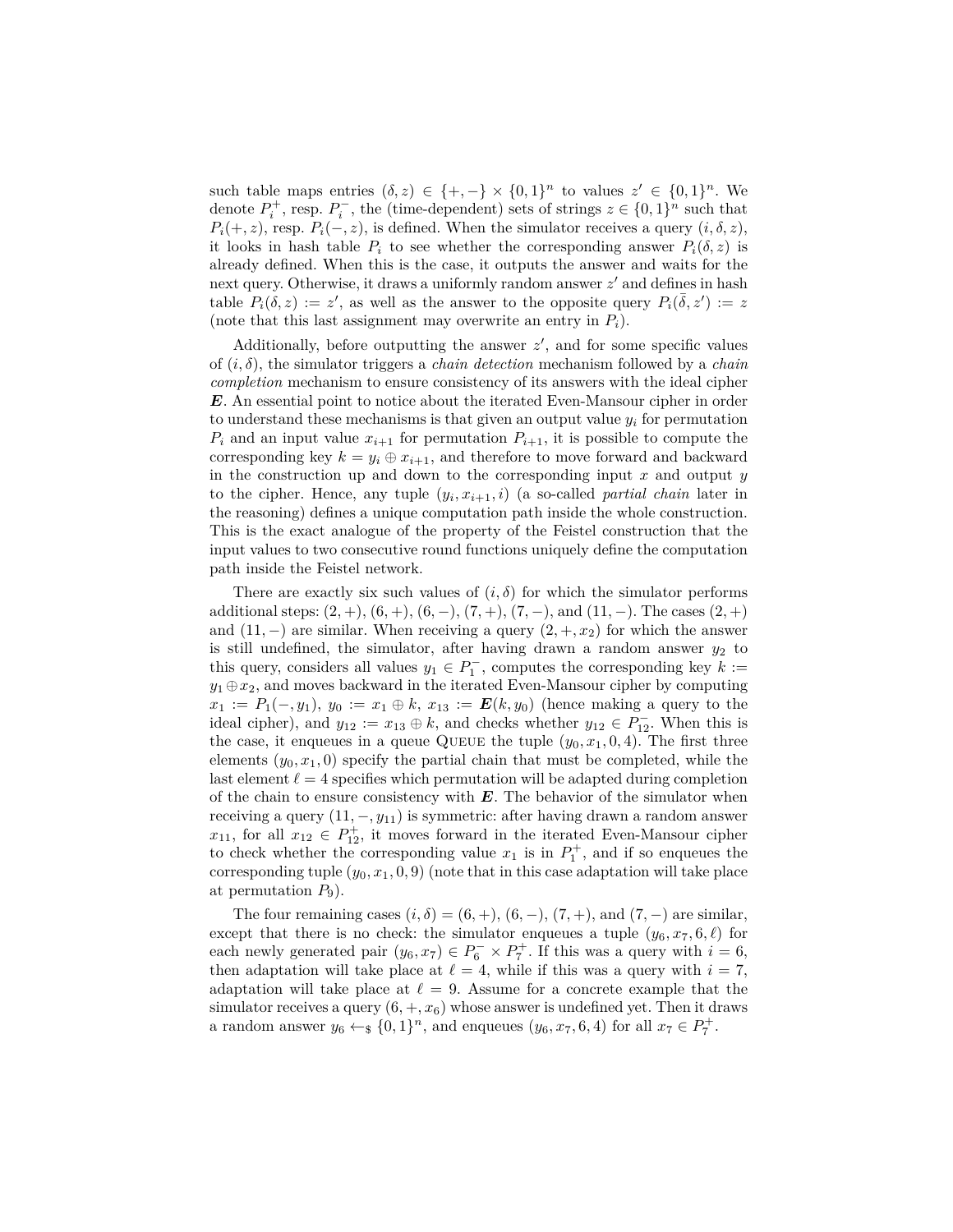Immediately after having enqueued newly created chains  $(y_i, x_{i+1}, i, \ell)$ , the simulator starts completing the partial chains, by dequeuing tuples from QUEUE. For this, when dequeuing  $(y_i, x_{i+1}, i, \ell)$ , it computes the key  $k := y_i \oplus x_{i+1}$ , and moves forward and backward in the iterated Even-Mansour cipher, possibly defining missing permutations values  $P_i(+, \cdot)$  or  $P_i(-, \cdot)$ , and making a query to  $E(k, \cdot)$  to "wrap around", until it reaches the input value  $x_\ell$  for  $P_\ell$  (when moving forward) and the corresponding output  $y_\ell$  (when moving backward). It finally "adapts" permutation  $P_\ell$  by setting  $P_\ell(+, x_\ell) := y_\ell$  and  $P_\ell(-, y_\ell) := x_\ell$ in order to ensure consistency of the entire chain with  $E$ . It also adds chains that have been completed in a set COMPLETED in order to avoid completing them twice. While completing a chain and adding possibly missing permutation values, the simulator uses the same chain detection mechanism as when receiving a direct query from the distinguisher. Hence new tuples may be enqueued while dequeuing and completing a chain, and the simulator keeps dequeuing tuples until the queue is empty. When this is the case, it returns the answer to the original query of the distinguisher.

As in the indifferentiability proof of the Feistel construction, there will be two crucial points to show: first, that the recursive chain completion mechanism terminates in polynomial time (except maybe with negligible probability); second, that the simulator can always adapt, *i.e.* that it never has (or only with negligible probability) to overwrite previously defined entries when adapting a chain, which would render previously completed chains inconsistent with the ideal cipher  $E$ . Permutations  $P_3$ ,  $P_5$ ,  $P_8$ , and  $P_{10}$  (*i.e.* the permutations surrounding the two adaptation rounds  $P_4$  and  $P_9$ ) will play a key role while proving this last point: they will ensure that no bad collisions occur at the input or output of the two permutations used for adapting chains.

We defer the formal definition of the simulator to the full version of the paper [\[39\]](#page-18-14).

#### **3.2 Sketch of the Proof of Theorem [1](#page-9-2)**

We sketch the main ideas of the proof of Theorem [1.](#page-9-2) The detailed proof is deferred to the full version of the paper [\[39\]](#page-18-14).

We use intermediate systems that are depicted on Figure [3.](#page-13-0) System  $\Sigma_1$  is the simulated world  $(E, S^E)$ , while  $\Sigma_4$  is the real world  $(C_{12}^P, P)$ . In system  $\Sigma_2$ , the ideal cipher  $E$  is replaced with a so-called keyed two-sided random function  $\mathcal{F}(n)$  which offers the same interface for encryption and decryption as the ideal cipher. However, when asked for an encryption query  $(k, x)$  or a decryption query  $(k, y)$ , F first checks (by maintaining a hash table denoted  $E$ ) whether this value appeared in a previous query, and if so answers consistently. Otherwise it draws a uniformly random answer (the randomness is made explicit through a uniformly random table  $\eta$ ) and updates E. Besides, F has an additional interface  $F$ *.Check* $(k, x, y)$  (only used by the simulator) which returns true if and only if  $E(+, k, x) = y$  or  $E(-, k, y) = x$  (in particular, if neither  $(k, x)$  was queried for encryption nor  $(k, y)$  for decryption, Check $(k, x, y)$  returns false). In  $\Sigma_2$ , the simulator  $S$  is slightly modified into a new simulator  $T$  which queries Check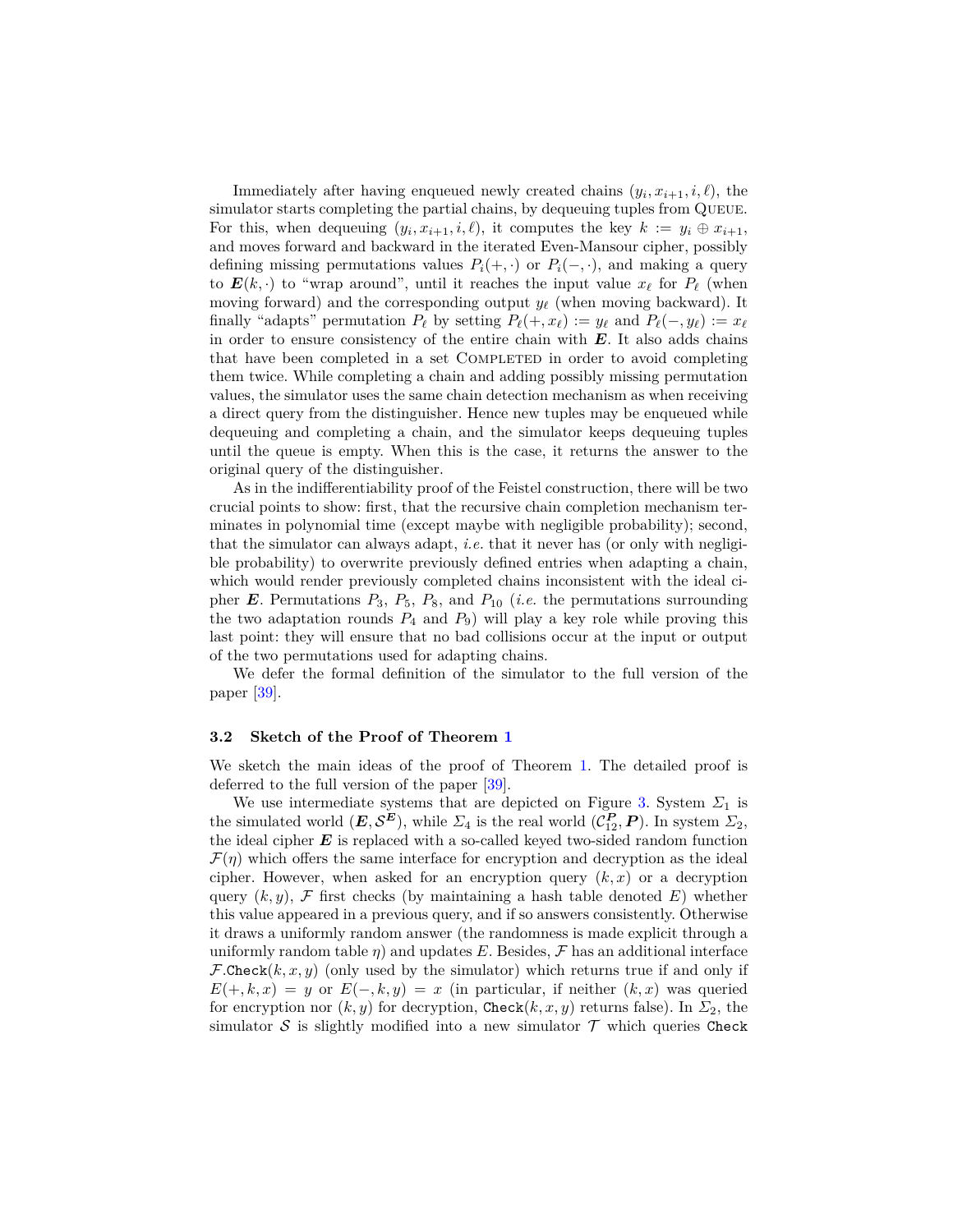

<span id="page-12-0"></span>**Fig. 2.** Detection and adaptation zones used by the simulator.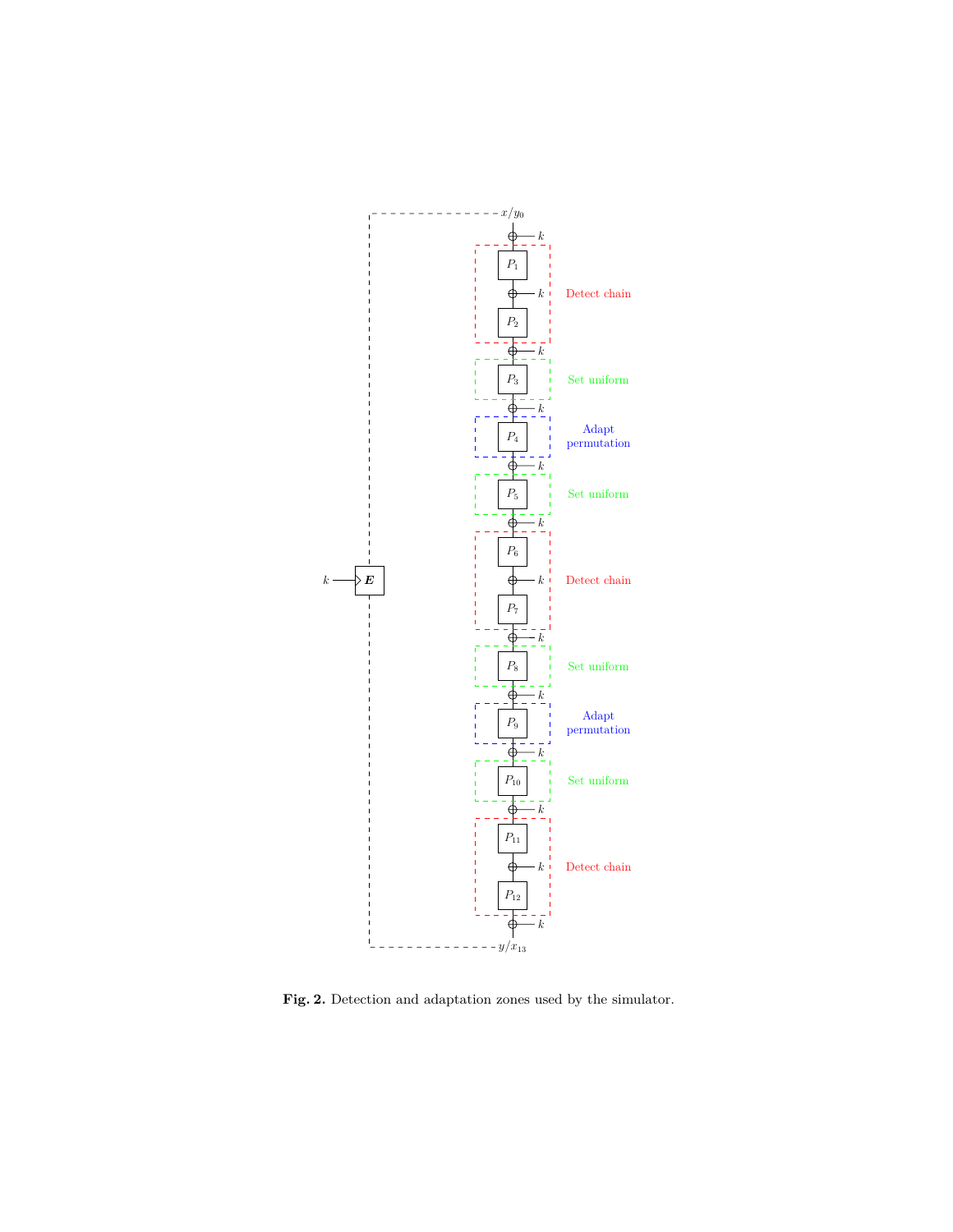![](_page_13_Figure_0.jpeg)

<span id="page-13-0"></span>**Fig. 3.** Systems used in the indifferentiability proof.

rather than the encryption or decryption interface when deciding whether a tuple  $(y_0, x_1, 0, \ell)$  must be enqueued. Moreover the randomness of  $\mathcal T$  is made explicit with uniformly random tables  $\varphi = (\varphi_1, \ldots, \varphi_{12})$ . In system  $\Sigma_3$ , the keyed two-sided random function is replaced with an iterated Even-Mansour cipher using uniformly random permutations  $\pi = (\pi_1, \ldots, \pi_{12})$ , enhanced with a Check procedure similarly to F. The simulator  $T$  now uses tables  $\pi$  as well for its random draws.

To prove Theorem [1,](#page-9-2) we will upper bound the statistical distance between successive worlds  $\Sigma_i$ . Additionally, we must show that S makes a polynomial number of oracle queries and runs in polynomial time in  $\Sigma_1$  with overwhelming probability. We start the analysis in  $\Sigma_2$ : namely we show that in this system,  $\mathcal T$ will always complete at most *q* chains of the form  $(y_0, x_1, 0, \ell)$ . The reason for this is quite simple: since  $\mathcal T$  uses interface  $\mathcal F$ .Check to decide whether such a tuple must be enqueued, such a chain can be detected and enqueued only if  $(k, y_0)$ with  $k = y_0 \oplus x_1$  appeared in the queries (or the answers) of the distinguisher to F. Since by assumption the distinguisher makes at most *q* queries, this implies the result. Starting from this observation, one can then upper bound the size of the hash tables  $P_i$  maintained by the simulator as well as the number of queries of  ${\mathcal T}$  to  ${\mathcal F}.$ 

We then upper bound the statistical distance between  $\Sigma_1$  and  $\Sigma_2$ . For this, we appeal to a previous result from [\[32\]](#page-18-12) to obtain the following lemma.

<span id="page-13-1"></span>**Lemma 1.** *For any distinguisher* D *which makes at most q queries in total, we have:*

$$
\left|\Pr\left[\mathcal{D}^{\Sigma_1} = 1\right] - \Pr\left[\mathcal{D}^{\Sigma_2(\eta,\varphi)} = 1\right]\right| \le \frac{2^{22} \times q^{12}}{2^n}.
$$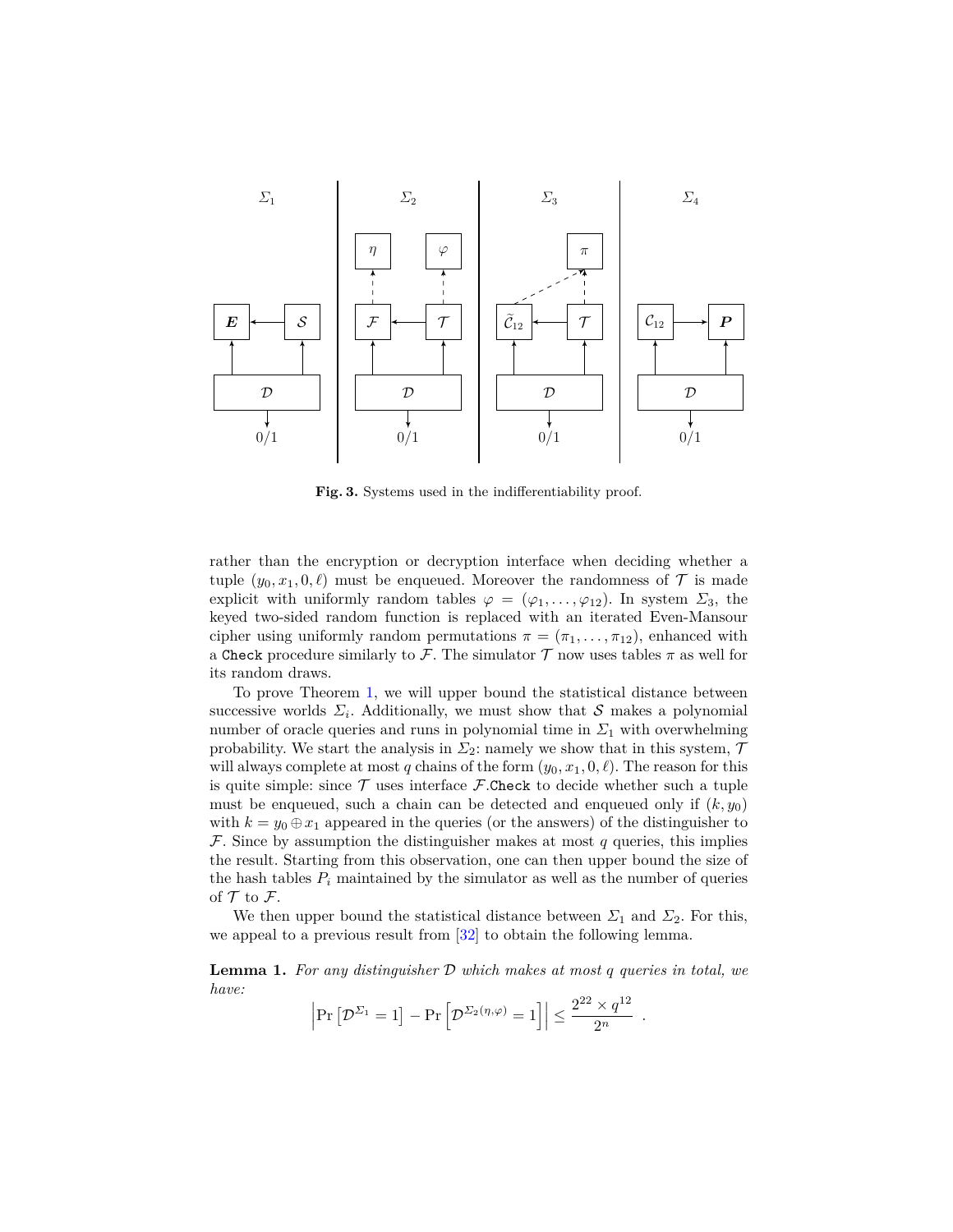As a side result, this directly implies that with overwhelming probability, S runs in polynomial time and makes a polynomial number of queries to *E* in system  $\Sigma_1$ , as captured by the following lemma.

<span id="page-14-0"></span>**Lemma 2.** *Assume that the distinguisher* D *makes at most q queries in total. Then with probability greater than*  $1 - 2^{21} \times q^{12}/2^n$  *over an execution of*  $D^{\Sigma_1}$ ,  $the \; simulator\; S\; makes\; at\; most\; 2^7 \times q^4\; queries\; to\; E\; or\; E^{-1}\; (assuming\; S\; never\; t\; or\; t\; or\; t\; or\; t\; or\; t\; or\; t\; or\; t\; or\; t\; or\; t\; or\; t\; or\; t\; or\; t\; or\; t\; or\; t\; or\; t\; or\; t\; or\; t\; or\; t\; or\; t\; or\; t\; or\; t\; or\; t\; or\; t\; or\; t\; or\; t\; or\; t\; or\; t\; or\; t\$ *repeats a query), and runs in time at most*  $\mathcal{O}(q^6)$ .

We then move to the hard part of the proof, which is to upper bound the statistical distance between  $\Sigma_2$  and  $\Sigma_3$ . For this, an important first step is to show that in  $\Sigma_2$ , the simulator never (more precisely only with negligible probability) overwrites an entry in hash tables  $P_i$  during a call to ForceVal (*i.e.* the procedure which adapts chains by forcing the value of permutation  $P_4$  or  $P_9$ ). To reason about the behavior of system *Σ*2, we introduce the concept of *partial chain*, which is simply a tuple  $(y_i, x_{i+1}, i)$  for  $i \in \{1, ..., 12\}$ . Considering, at some point in the execution, hash tables  $P_1, \ldots, P_{12}$  maintained by the distinguisher and the hash table  $E$  maintained by  $\mathcal{F}$ , we define for any partial chain  $C = (y_i, x_{i+1}, i)$  and any  $\ell \in \{1, \ldots, 12\}$  the functions  $\text{val}_{\ell}^+(C)$  and  $\text{val}_{\ell}^-(C)$ as follows:  $\text{val}_{\ell}(C)$  is defined as the direct input value  $x_{\ell}$  to permutation  $P_{\ell}$ obtained when moving forward in the Even-Mansour construction (possibly looking in hash table *E* to wrap around), or  $\perp$  is at some point the computation stops because the necessary value was missing in some hash table (including *E*). Similarly **val**<sub> $\ell$ </sub><sup> $\in$ </sup> (*C*) is defined as the indirect input value  $y_{\ell}$  to permutation  $P_{\ell}$ obtained when moving backward in the Even-Mansour construction, or  $\perp$  if the computation stops at some point.

As a preliminary step, we need to exclude some bad events that lead to a pathological behavior of  $\Sigma_2$ . These bad events correspond to the draw of bad values when the simulator randomly defines the value of some permutation  $P_i$ or when  $\mathcal F$  draws a random answer. More precisely, the bad values are exactly those that can be written as the bitwise xor of up to five values in the history, where the history includes all *n*-bit strings appearing in hash tables  $P_i$  and  $E$ at the moment where the random answer is drawn. Since the size of the history remains polynomial, the probability of these bad events is negligible.

Then, the proof that the simulator never overwrites an entry in hash tables  $P_i$  during a call to ForceVal roughly consists of two steps. First, we show that just before the query which leads to some partial chain *C* being enqueued to be adapted at position  $\ell$ , one has  $\text{val}_{\ell-1}^+(C) = \bot$  and  $\text{val}_{\ell+1}^-(C) = \bot$ , unless an equivalent chain *B* (where equivalent means that one can obtain *B* from *C* by moving forward or backward in the Even-Mansour construction) has been previously enqueued. This crucially relies on fact that the two chain detection zones ("border" and "center") are "protecting" each other. For example, consider the case where some chain  $C = (y_0, x_1, 0)$  is enqueued to be adapted at position  $\ell = 4$  due to a query for  $P_2(x_2)$ . Then clearly, before  $P_2(x_2)$  is defined, one has val<sup>+</sup><sub>3</sub><sup> $+$ </sup>(*C*) = ⊥. On the other side, if val<sub>5</sub><sup> $-$ </sup>(*C*)  $\neq$  ⊥, then this means that *C* is equivalent to some partial chain  $B = (y_6, x_7, 6)$  with  $y_6 \in P_6^-$  and  $x_7 \in P_7^+$ , so that *D* would have been enqueued previously due to some query to  $P_6$  or  $P_7$ .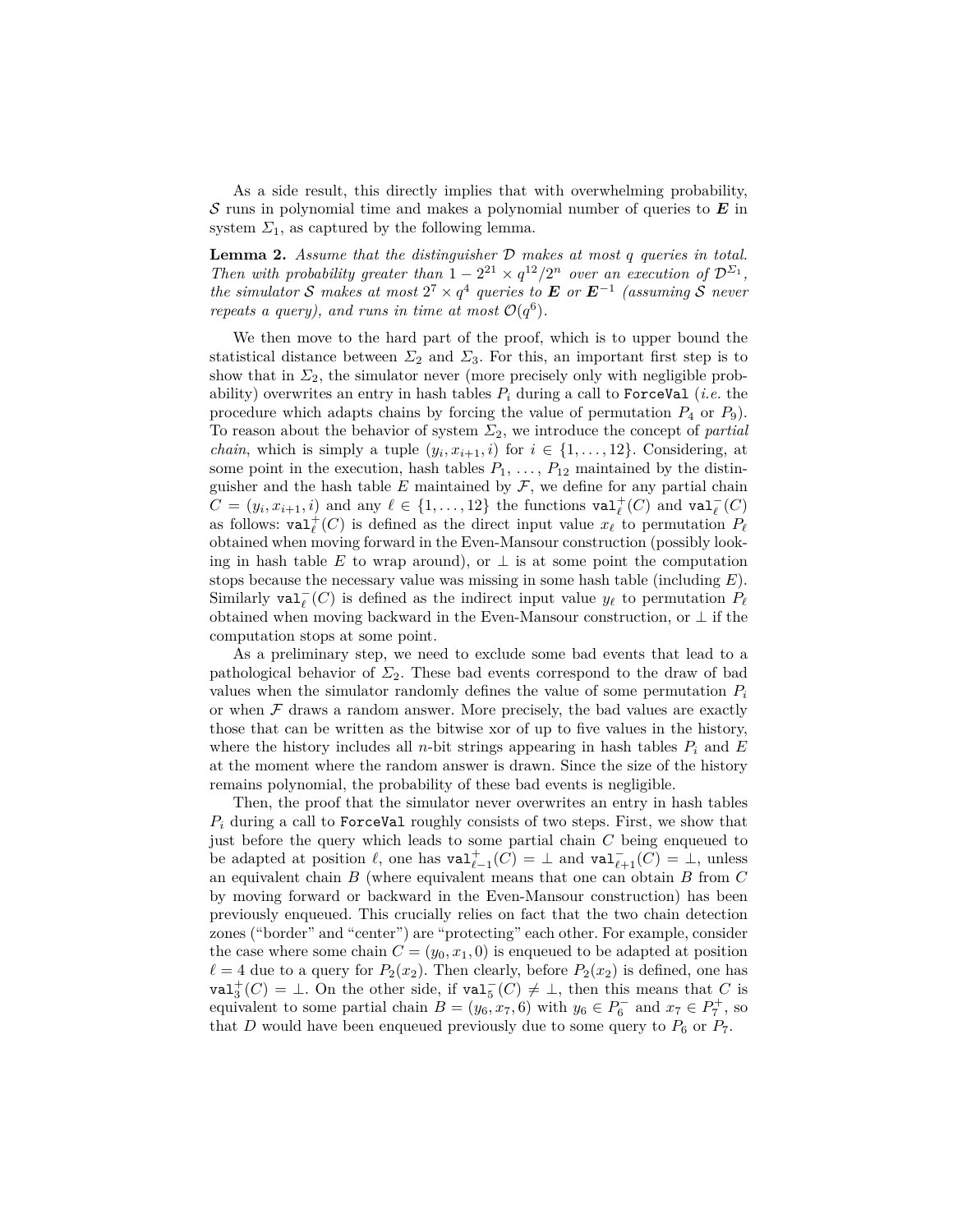The second step is to show that between the moment where *C* is enqueued, and the moment where *C* is dequeued, the completion of other chains (possibly) in the queue will not lead to  $\text{val}_{\ell-1}^+(C) \in P_{\ell-1}^+$  or  $\text{val}_{\ell+1}^-(C) \in P_{\ell+1}^-$ . In particular this requires to show that *C* cannot collision with another, previously enqueued chain *D* at round  $\ell$ −1 or  $\ell$ +1. This is carried out via a careful analysis of all the ways this could happen, which would all imply the occurrence of the bad event previously discussed. Once this is done, it is easy to show that no entry is overwritten during the call to ForceVal when adapting *C*. To finalize the reasoning, we use a randomness mapping argument similar to the one that was introduced in [\[32\]](#page-18-12), and obtain the following lemma.

<span id="page-15-0"></span>**Lemma 3.** *For any distinguisher* D *which makes at most q queries in total, we have:*

$$
\left|\Pr\left[\mathcal{D}^{\Sigma_2(\eta,\varphi)}=1\right]-\Pr\left[\mathcal{D}^{\Sigma_3(\pi)}=1\right]\right|\leq \frac{2^{89}\times q^{12}}{2^n}
$$

*.*

Finally, upper bounding the statistical distance between  $\Sigma_3$  and  $\Sigma_4$  is easily handled, and yields the following lemma.

<span id="page-15-1"></span>**Lemma 4.** *For any distinguisher* D *which makes at most q queries in total, we have:*

$$
\left|\Pr\left[\mathcal{D}^{\Sigma_3(\pi)}=1\right]-\Pr\left[\mathcal{D}^{\Sigma_4}=1\right]\right|\leq \frac{2^{89}\times q^{12}}{2^n}.
$$

Combining Lemmas [1,](#page-13-1) [2,](#page-14-0) [3,](#page-15-0) and [4](#page-15-1) finally enables to prove Theorem [1.](#page-9-2)

*Remark 1.* Our choice to use a keyed two-sided random *function* and a simulator T accessing random *function* tables  $\varphi$  in system  $\Sigma_2$  allows to handle uniformly random values, which slightly simplifies the computation of various bounds in the proof. It is however possible (and conceptually more satisfying) to use an ideal cipher enhanced with a Check procedure rather than a keyed two-sided random function, and random permutation tables rather than random function tables. This would have some nice effects in the analysis of system  $\Sigma_2$ , in particular this would exclude some bad events such as potential overwrites in the hash table *E* when *F* defines an answer by reading table *η* or in hash tables  $P_i$  when  $T$ defines an answer by reading tables  $\varphi_i$ . This kind of approach was taken in [\[2\]](#page-16-12).

*Remark 2.* If one contents oneself with weak indifferentiability (where the simulator is allowed to depend on the distinguisher), one can slightly simplify the simulator by having it abort when it is about to complete more than *q* chains of the form  $(y_0, x_1, 0)$ ; this allows to get rid of the intermediate system  $\Sigma_2$  where the Check procedure is added to the keyed two-sided random function (or the ideal cipher) in order to ensure that the simulator makes a polynomial number of queries and runs in polynomial time with probability 1. Such a simplification does not seem to be possible if one wants to define a universal simulator which does not depend on *q*.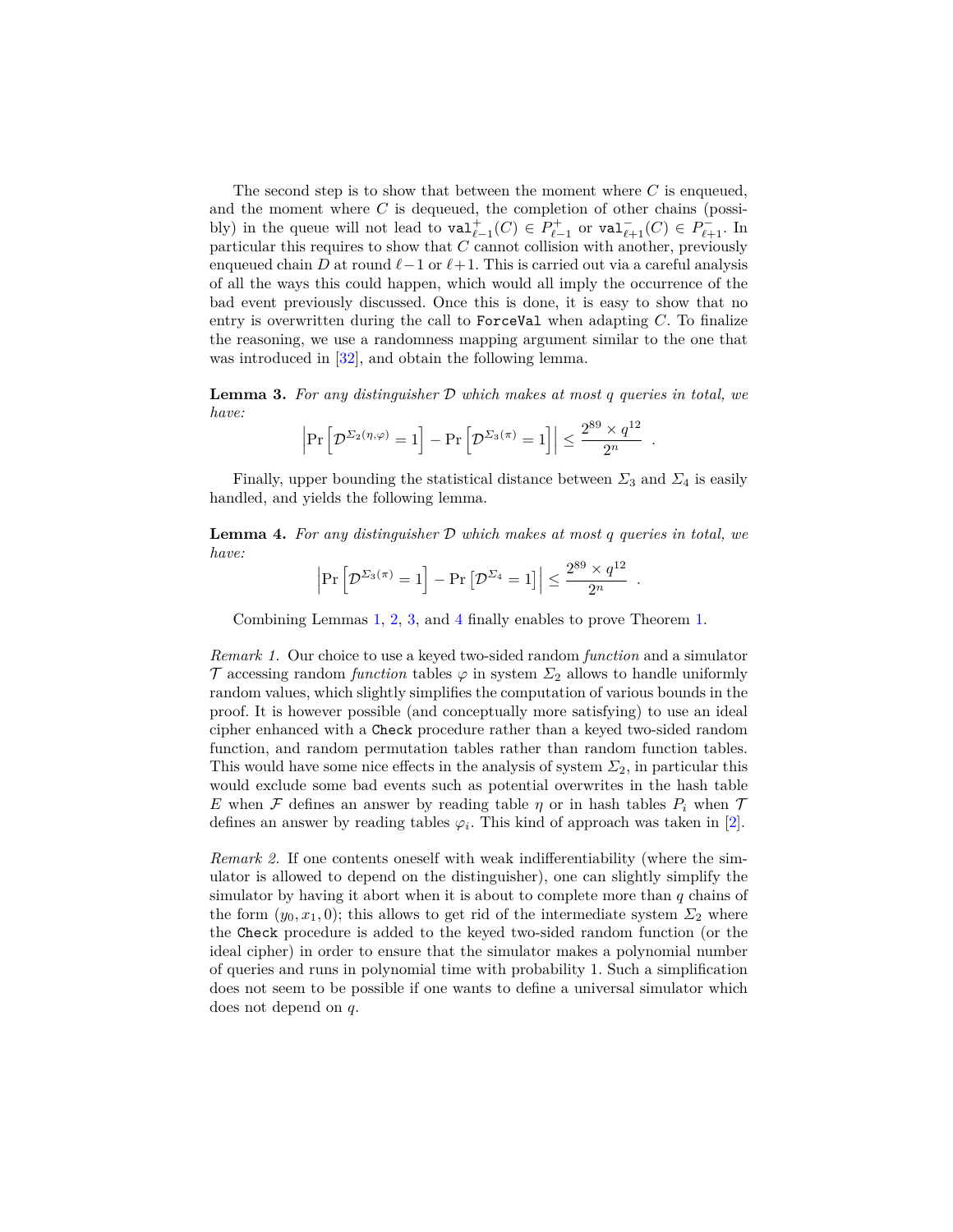## **References**

- <span id="page-16-4"></span>1. M. R. Albrecht, P. Farshim, K. G. Paterson, and G. J. Watson. On Cipher-Dependent Related-Key Attacks in the Ideal-Cipher Model. In A. Joux, editor, *Fast Software Encryption - FSE 2011*, volume 6733 of *Lecture Notes in Computer Science*, pages 128–145. Springer, 2011.
- <span id="page-16-12"></span>2. E. Andreeva, A. Bogdanov, Y. Dodis, B. Mennink, and J. P. Steinberger. On the Indifferentiability of Key-Alternating Ciphers. In R. Canetti and J. A. Garay, editors, *Advances in Cryptology - CRYPTO 2013 (Proceedings, Part I)*, volume 8042 of *Lecture Notes in Computer Science*, pages 531–550. Springer, 2013. Full version available at <http://eprint.iacr.org/2013/061>.
- <span id="page-16-0"></span>3. M. Bellare, A. Desai, E. Jokipii, and P. Rogaway. A Concrete Security Treatment of Symmetric Encryption. In *Symposium on Foundations of Computer Science - FOCS '97*, pages 394–403. IEEE Computer Society, 1997.
- <span id="page-16-1"></span>4. M. Bellare, J. Kilian, and P. Rogaway. The Security of the Cipher Block Chaining Message Authentication Code. *Journal of Computer and System Sciences*, 61(3):362–399, 2000.
- <span id="page-16-3"></span>5. M. Bellare and T. Kohno. A Theoretical Treatment of Related-Key Attacks: RKA-PRPs, RKA-PRFs, and Applications. In E. Biham, editor, *Advances in Cryptology - EUROCRYPT 2003*, volume 2656 of *Lecture Notes in Computer Science*, pages 491–506. Springer, 2003.
- <span id="page-16-8"></span>6. M. Bellare, D. Pointcheval, and P. Rogaway. Authenticated Key Exchange Secure against Dictionary Attacks. In B. Preneel, editor, *Advances in Cryptology - EURO-CRYPT 2000*, volume 1807 of *Lecture Notes in Computer Science*, pages 139–155. Springer, 2000.
- <span id="page-16-7"></span>7. M. Bellare and T. Ristenpart. Multi-Property-Preserving Hash Domain Extension and the EMD Transform. In X. Lai and K. Chen, editors, *Advances in Cryptology - ASIACRYPT 2006*, volume 4284 of *Lecture Notes in Computer Science*, pages 299–314. Springer, 2006.
- <span id="page-16-5"></span>8. M. Bellare and P. Rogaway. Random Oracles are Practical: A Paradigm for Designing Efficient Protocols. In *ACM Conference on Computer and Communications Security*, pages 62–73, 1993.
- <span id="page-16-2"></span>9. E. Biham. New Types of Cryptanalytic Attacks Using Related Keys. *Journal of Cryptology*, 7(4):229–246, 1994.
- <span id="page-16-10"></span>10. A. Biryukov, D. Khovratovich, and I. Nikolić. Distinguisher and Related-Key Attack on the Full AES-256. In S. Halevi, editor, *Advances in Cryptology - CRYPTO 2009*, volume 5677 of *Lecture Notes in Computer Science*, pages 231–249. Springer, 2009.
- <span id="page-16-9"></span>11. J. Black. The Ideal-Cipher Model, Revisited: An Uninstantiable Blockcipher-Based Hash Function. In M. J. Robshaw, editor, *Fast Software Encryption - FSE '06*, volume 4047 of *Lecture Notes in Computer Science*, pages 328–340. Springer, 2006.
- <span id="page-16-6"></span>12. J. Black, P. Rogaway, and T. Shrimpton. Black-Box Analysis of the Block-Cipher-Based Hash-Function Constructions from PGV. In M. Yung, editor, *Advances in Cryptology - CRYPTO 2002*, volume 2442 of *Lecture Notes in Computer Science*, pages 320–335. Springer, 2002.
- <span id="page-16-11"></span>13. A. Bogdanov, L. R. Knudsen, G. Leander, F.-X. Standaert, J. P. Steinberger, and E. Tischhauser. Key-Alternating Ciphers in a Provable Setting: Encryption Using a Small Number of Public Permutations - (Extended Abstract). In D. Pointcheval and T. Johansson, editors, *Advances in Cryptology - EUROCRYPT 2012*, volume 7237 of *Lecture Notes in Computer Science*, pages 45–62. Springer, 2012.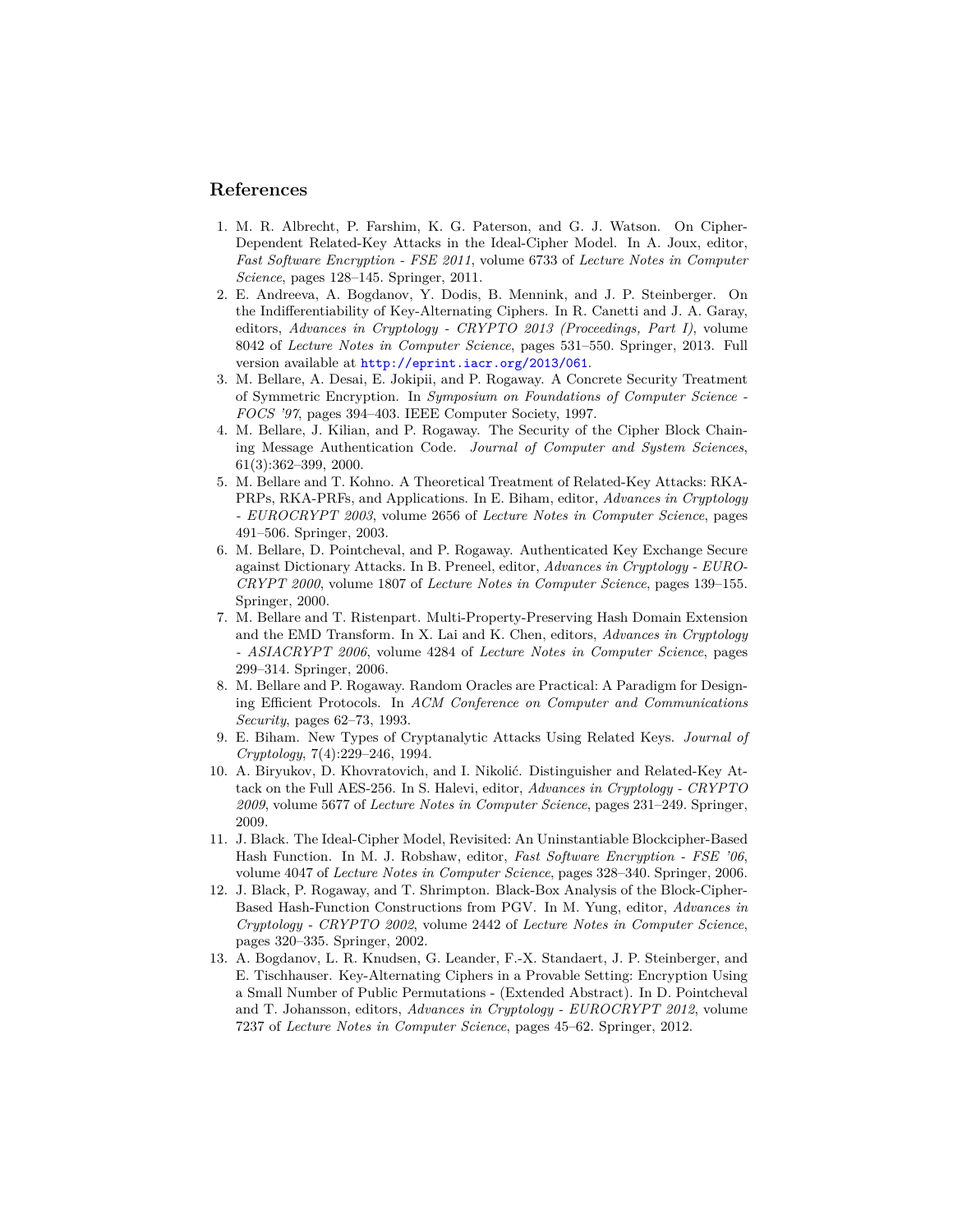- <span id="page-17-9"></span>14. R. Canetti, O. Goldreich, and S. Halevi. The Random Oracle Methodology, Revisited (Preliminary Version). In *Symposium on Theory of Computing - STOC '98*, pages 209–218. ACM, 1998. Full version available at [http://arxiv.org/abs/cs.](http://arxiv.org/abs/cs.CR/0010019) [CR/0010019](http://arxiv.org/abs/cs.CR/0010019).
- <span id="page-17-11"></span>15. J.-S. Coron, Y. Dodis, C. Malinaud, and P. Puniya. Merkle-Damgård Revisited: How to Construct a Hash Function. In V. Shoup, editor, *Advances in Cryptology - CRYPTO 2005*, volume 3621 of *Lecture Notes in Computer Science*, pages 430–448. Springer, 2005.
- <span id="page-17-13"></span>16. J.-S. Coron, J. Patarin, and Y. Seurin. The Random Oracle Model and the Ideal Cipher Model Are Equivalent. In D. Wagner, editor, *Advances in Cryptology - CRYPTO 2008*, volume 5157 of *Lecture Notes in Computer Science*, pages 1–20. Springer, 2008.
- <span id="page-17-1"></span>17. J. Daemen and V. Rijmen. The Wide Trail Design Strategy. In B. Honary, editor, *Cryptography and Coding 2001*, volume 2260 of *Lecture Notes in Computer Science*, pages 222–238. Springer, 2001.
- <span id="page-17-2"></span>18. J. Daemen and V. Rijmen. *The Design of Rijndael: AES - The Advanced Encryption Standard*. Springer, 2002.
- <span id="page-17-12"></span>19. I. Damgård. A Design Principle for Hash Functions. In G. Brassard, editor, *Advances in Cryptology - CRYPTO '89*, volume 435 of *Lecture Notes in Computer Science*, pages 416–427. Springer, 1989.
- <span id="page-17-14"></span>20. G. Demay, P. Gazi, M. Hirt, and U. Maurer. Resource-Restricted Indifferentiability. In T. Johansson and P. Q. Nguyen, editors, *Advances in Cryptology - EURO-CRYPT 2013*, volume 7881 of *Lecture Notes in Computer Science*, pages 664–683. Springer, 2013. Full version available at <http://eprint.iacr.org/2012/613>.
- <span id="page-17-5"></span>21. A. Desai. The Security of All-or-Nothing Encryption: Protecting against Exhaustive Key Search. In M. Bellare, editor, *Advances in Cryptology - CRYPTO 2000*, volume 1880 of *Lecture Notes in Computer Science*, pages 359–375. Springer, 2000.
- <span id="page-17-15"></span>22. S. Even and Y. Mansour. A Construction of a Cipher from a Single Pseudorandom Permutation. *Journal of Cryptology*, 10(3):151–162, 1997.
- <span id="page-17-0"></span>23. H. Feistel. Cryptography and computer privacy. *Scientific American*, 228(5):15–23, 1973.
- <span id="page-17-4"></span>24. A. Fiat and A. Shamir. How to Prove Yourself: Practical Solutions to Identification and Signature Problems. In A. M. Odlyzko, editor, *Advances in Cryptology - CRYPTO '86*, volume 263 of *Lecture Notes in Computer Science*, pages 186–194. Springer, 1986.
- <span id="page-17-6"></span>25. P. Gazi and U. M. Maurer. Cascade Encryption Revisited. In M. Matsui, editor, *Advances in Cryptology - ASIACRYPT 2009*, volume 5912 of *Lecture Notes in Computer Science*, pages 37–51. Springer, 2009.
- <span id="page-17-7"></span>26. P. Gazi and S. Tessaro. Efficient and Optimally Secure Key-Length Extension for Block Ciphers via Randomized Cascading. In D. Pointcheval and T. Johansson, editors, *Advances in Cryptology - EUROCRYPT 2012*, volume 7237 of *Lecture Notes in Computer Science*, pages 63–80. Springer, 2012.
- <span id="page-17-10"></span>27. H. Gilbert and T. Peyrin. Super-Sbox Cryptanalysis: Improved Attacks for AES-Like Permutations. In S. Hong and T. Iwata, editors, *Fast Software Encryption - FSE 2010*, volume 6147 of *Lecture Notes in Computer Science*, pages 365–383. Springer, 2010.
- <span id="page-17-3"></span>28. O. Goldreich, S. Goldwasser, and S. Micali. How to construct random functions. *J. ACM*, 33(4):792–807, 1986.
- <span id="page-17-8"></span>29. L. Granboulan. Short Signatures in the Random Oracle Model. In Y. Zheng, editor, *Advances in Cryptology - ASIACRYPT 2002*, volume 2501 of *Lecture Notes in Computer Science*, pages 364–378. Springer, 2002.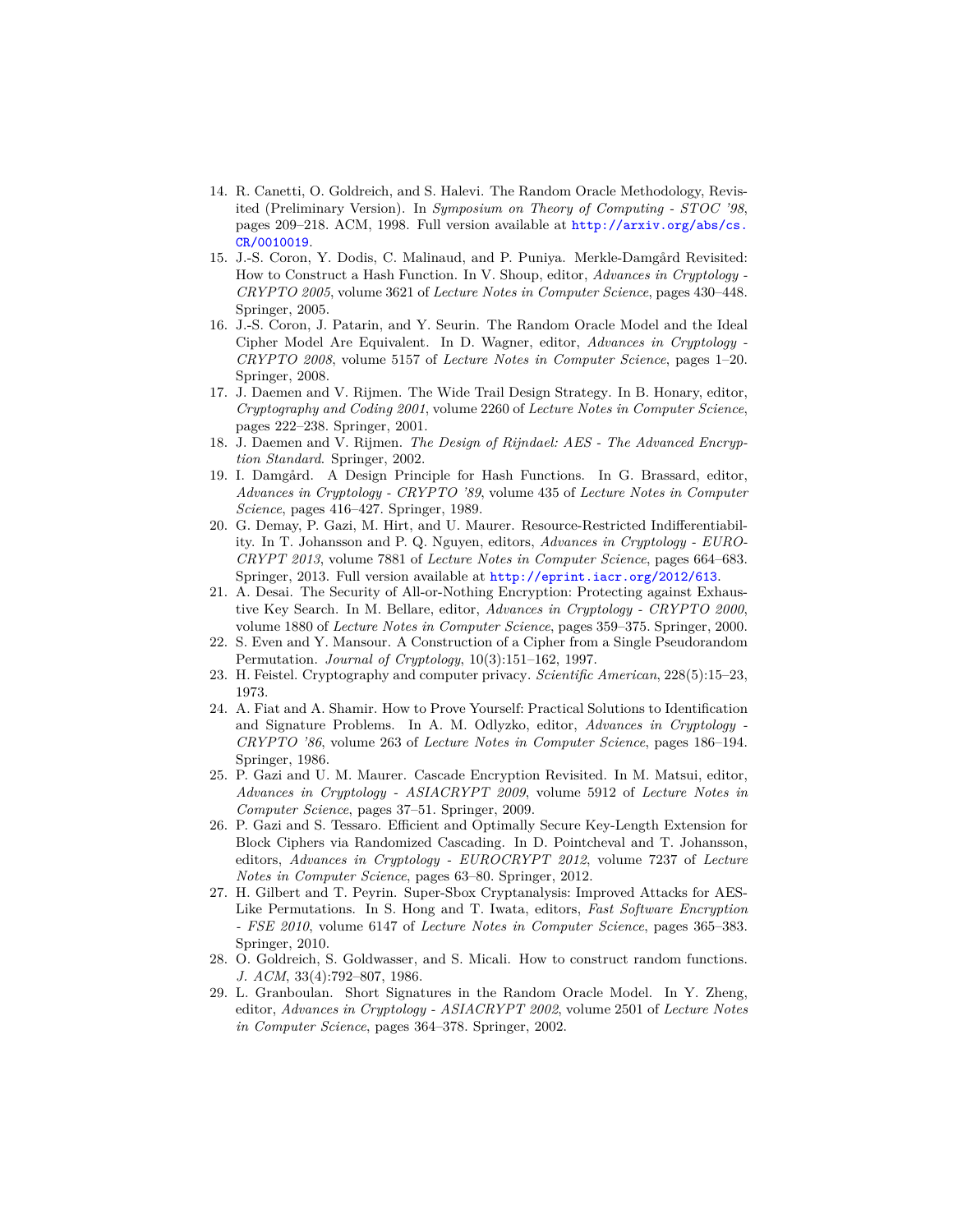- <span id="page-18-4"></span>30. S. Hirose. Provably Secure Double-Block-Length Hash Functions in a Black-Box Model. In C. Park and S. Chee, editors, *Information Security and Cryptology - ICISC 2004*, volume 3506 of *Lecture Notes in Computer Science*, pages 330–342. Springer, 2004.
- <span id="page-18-5"></span>31. S. Hirose. Some Plausible Constructions of Double-Block-Length Hash Functions. In M. J. Robshaw, editor, *Fast Software Encryption - FSE 2006*, volume 4047 of *Lecture Notes in Computer Science*, pages 210–225. Springer, 2006.
- <span id="page-18-12"></span>32. T. Holenstein, R. Künzler, and S. Tessaro. The Equivalence of the Random Oracle Model and the Ideal Cipher Model, Revisited. In L. Fortnow and S. P. Vadhan, editors, *Symposium on Theory of Computing - STOC 2011*, pages 89–98. ACM, 2011. Full version available at <http://arxiv.org/abs/1011.1264>.
- <span id="page-18-8"></span>33. É. Jaulmes, A. Joux, and F. Valette. On the Security of Randomized CBC-MAC Beyond the Birthday Paradox Limit: A New Construction. In J. Daemen and V. Rijmen, editors, *Fast Software Encryption - FSE 2002*, volume 2365 of *Lecture Notes in Computer Science*, pages 237–251. Springer, 2002.
- <span id="page-18-9"></span>34. J. Jonsson. An OAEP Variant With a Tight Security Proof. IACR Cryptology ePrint Archive Report 2002/034, 2002. Available at [http://eprint.iacr.org/](http://eprint.iacr.org/2002/034) [2002/034](http://eprint.iacr.org/2002/034).
- <span id="page-18-7"></span>35. J. Kilian and P. Rogaway. How to Protect DES Against Exhaustive Key Search. In N. Koblitz, editor, *Advances in Cryptology - CRYPTO '96*, volume 1109 of *Lecture Notes in Computer Science*, pages 252–267. Springer, 1996.
- <span id="page-18-10"></span>36. L. R. Knudsen and V. Rijmen. Known-Key Distinguishers for Some Block Ciphers. In K. Kurosawa, editor, *Advances in Cryptology - ASIACRYPT 2007*, volume 4833 of *Lecture Notes in Computer Science*, pages 315–324. Springer, 2007.
- <span id="page-18-11"></span>37. R. Künzler. Are the random oracle and the ideal cipher models equivalent? Master's thesis, ETH Zurich, Switzerland, 2009.
- <span id="page-18-13"></span>38. R. Lampe, J. Patarin, and Y. Seurin. An Asymptotically Tight Security Analysis of the Iterated Even-Mansour Cipher. In X. Wang and K. Sako, editors, *Advances in Cryptology - ASIACRYPT 2012*, volume 7658 of *Lecture Notes in Computer Science*, pages 278–295. Springer, 2012.
- <span id="page-18-14"></span>39. R. Lampe and Y. Seurin. How to Construct an Ideal Cipher from a Small Set of Public Permutations. Full version of this paper. Available from [http://eprint.](http://eprint.iacr.org/2013/255) [iacr.org/2013/255](http://eprint.iacr.org/2013/255).
- <span id="page-18-6"></span>40. J. Lee, M. Stam, and J. P. Steinberger. The Collision Security of Tandem-DM in the Ideal Cipher Model. In P. Rogaway, editor, *Advances in Cryptology - CRYPTO 2011*, volume 6841 of *Lecture Notes in Computer Science*, pages 561–577. Springer, 2011.
- <span id="page-18-0"></span>41. M. Luby and C. Rackoff. Pseudo-random Permutation Generators and Cryptographic Composition. In *Symposium on Theory of Computing - STOC '86*, pages 356–363. ACM, 1986.
- <span id="page-18-1"></span>42. M. Luby and C. Rackoff. How to Construct Pseudorandom Permutations from Pseudorandom Functions. *SIAM Journal on Computing*, 17(2):373–386, 1988.
- <span id="page-18-2"></span>43. U. M. Maurer. A Simplified and Generalized Treatment of Luby-Rackoff Pseudorandom Permutation Generator. In R. A. Rueppel, editor, *Advances in Cryptology - EUROCRYPT '92*, volume 658 of *Lecture Notes in Computer Science*, pages 239–255. Springer, 1992.
- <span id="page-18-3"></span>44. U. M. Maurer and K. Pietrzak. The Security of Many-Round Luby-Rackoff Pseudo-Random Permutations. In E. Biham, editor, *Advances in Cryptology - EURO-CRYPT 2003*, volume 2656 of *Lecture Notes in Computer Science*, pages 544–561. Springer, 2003.